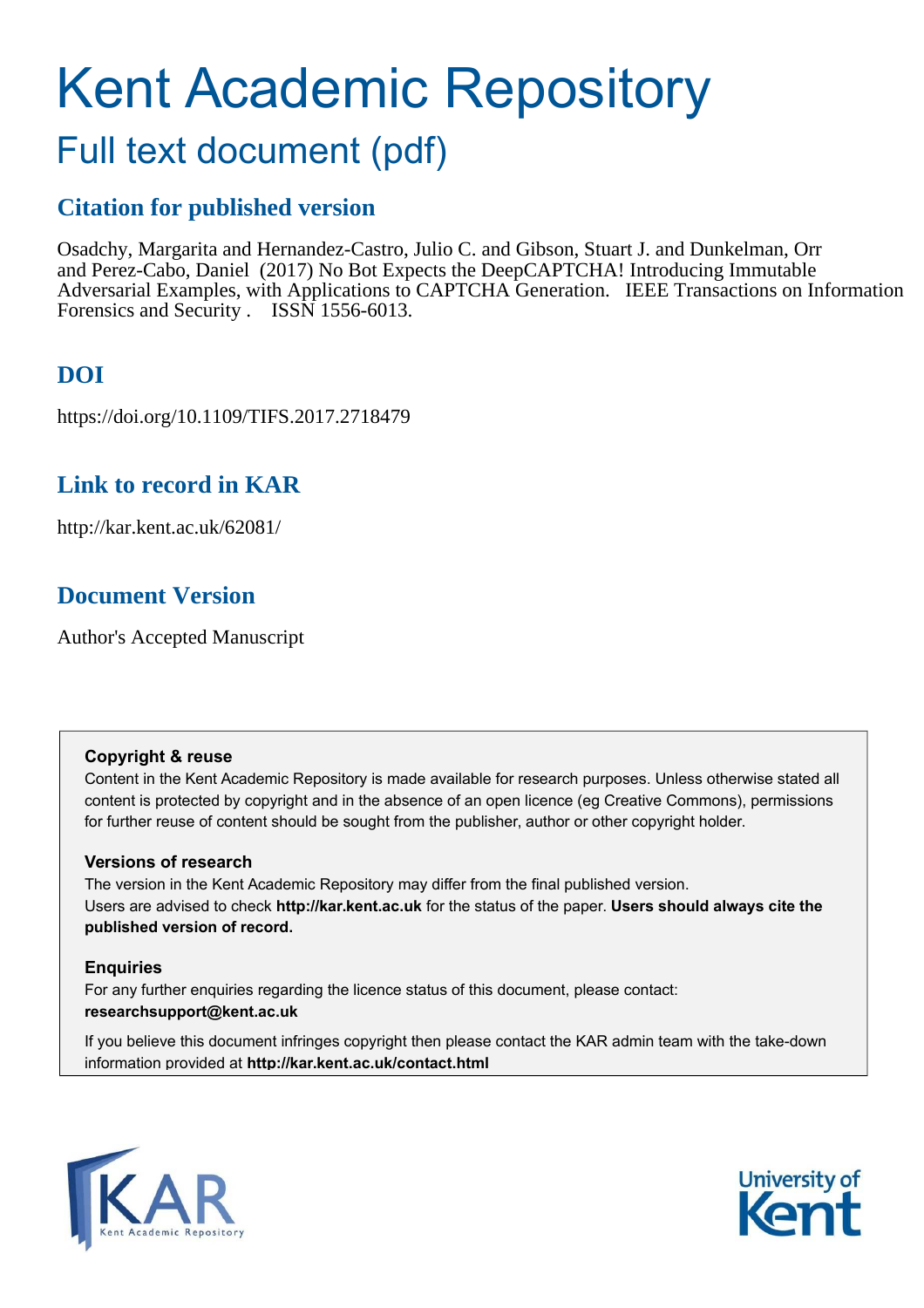# No Bot Expects the DeepCAPTCHA! Introducing Immutable Adversarial Examples, with Applications to CAPTCHA Generation

Margarita Osadchy, Julio Hernandez-Castro, Stuart Gibson, Orr Dunkelman, and Daniel Perez-Cabo ´

#### *Abstract*

Recent advances in Deep Learning (DL) allow for solving complex AI problems that used to be considered very hard. While this progress has advanced many fields, it is considered to be bad news for CAPTCHAs (Completely Automated Public Turing tests to tell Computers and Humans Apart), the security of which rests on the hardness of some learning problems.

In this paper we introduce DeepCAPTCHA, a new and secure CAPTCHA scheme based on *adversarial examples*, an inherit limitation of the current Deep Learning networks.

These adversarial examples are constructed inputs, either synthesized from scratch or computed by adding a small and specific perturbation called *adversarial noise* to correctly classified items, causing the targeted DL network to misclassify them. We show that plain adversarial noise is insufficient to achieve secure CAPTCHA schemes, which leads us to introduce *immutable adversarial noise* — an adversarial noise that is resistant to removal attempts.

In this work we implement a proof of concept system, and its analysis shows that the scheme offers high security and good usability compared to the best previously existing CAPTCHAs. *Index Terms*—CAPTCHA, Deep Learning, CNN, Adversarial examples, HIP

#### I. INTRODUCTION

CAPTCHAs are traditionally defined as automatically constructed problems, that are very difficult to solve for artificial intelligence (AI) algorithms, but easy for humans. Due to the fast progress in AI, an increasing number of CAPTCHA designs have become ineffective, as the underlying AI problems have become solvable by algorithmic tools. Specifically, recent advances in Deep Learning (DL) reduced the gap between human and machine ability in solving problems that have been typically used in CAPTCHAs in the past. A series of breakthroughs in AI even led some researches to claim that DL would lead to the "end" of CAPTCHAs [4], [14].

However, despite having achieved human-competitive accuracy in complex tasks such as speech processing and image recognition, DL still has some important shortcomings with regards to human ability [42]. In particular, they are vulnerable to small perturbations of the input, that are imperceptible by humans but can cause misclassification. Such perturbations, called *adversarial noise*, can be specially crafted for a given input that forces misclassification by the Machine Learning (ML) model.

M. Osadchy, O. Dunkelman are with the Computer Science Department, University of Haifa. J. Hernandez-Castro is with the School of Computing, University of Kent, S. Gibson is with School of Physical Sciences, University of Kent, D. Pérez-Cabo Gradiant, Campus Universitario de Vigo.

Although initially discovered in the specific context of Deep Learning, this phenomenon was observed later in other classifiers, such as linear, quadratic, decision trees, and KNN [42], [15], [35], [33]. Moreover, Szegedy et al. [42] showed that adversarial examples designed to be misclassified by one ML model are often also misclassified by different (unrelated) ML models. Such transferability allows adversarial examples to be used in misclassification attacks on machine learning systems, even without having access to the underlying model [35], [33]. Consequently, adversarial examples pose a serious security threat for numerous existing machine learning based solutions such as those employing image classification (e.g., biometric authentication, OCR), text classification (e.g., spam filters), speech understanding (e.g, voice commands [6]), malware detection [48], and face recognition [40].

On the other hand, adversarial examples can be used in a constructive way and improve computer security. In this paper, we propose using adversarial examples for CAPTCHA generation within an object classification framework, involving a large number of classes. Adversarial examples are appealing for CAPTCHA applications as they are very difficult for Machine Learning tools (in particular advanced DL networks) and easy for humans (adversarial noise tends to be small and does not affect human perception of image content).<sup>1</sup>

To provide a secure CAPTCHA, adversarial examples 1) should be effective against any ML tool and 2) should be robust to preprocessing attacks, that aim to remove the adversarial noise.

Effectiveness of adversarial examples against ML: The ML community has been actively searching for methods that are robust to adversarial examples. The most effective among the proposed solutions, but still very far from providing sufficient robustness, is training the model on adversarial examples [15], [42]. The more sophisticated approaches include 1) training a highly specialized network to deal with very specific types of adversarial noise [34]; 2) combining autoencoders, trained to map adversarial examples to clean inputs, with the original network [16]. The combined architecture adds a significant amount of computation and at the same time is vulnerable to adversarial examples, crafted for the new architecture.

We note (and later discuss) that high-capacity models (such as Radial Basis Functions (RBF)) are more robust to adversarial examples, but they are unable to cope with large-scale tasks, for example those involving more than 1000 categories. To conclude, current ML solutions do not provide a generic defense against adversarial examples.

Resilience to preprocessing attacks: In this paper we performed an analysis of robustness of different types of adver-

<sup>&</sup>lt;sup>1</sup>The idea of using adversarial images for CAPTCHA was independently suggested in [41] as a general concept.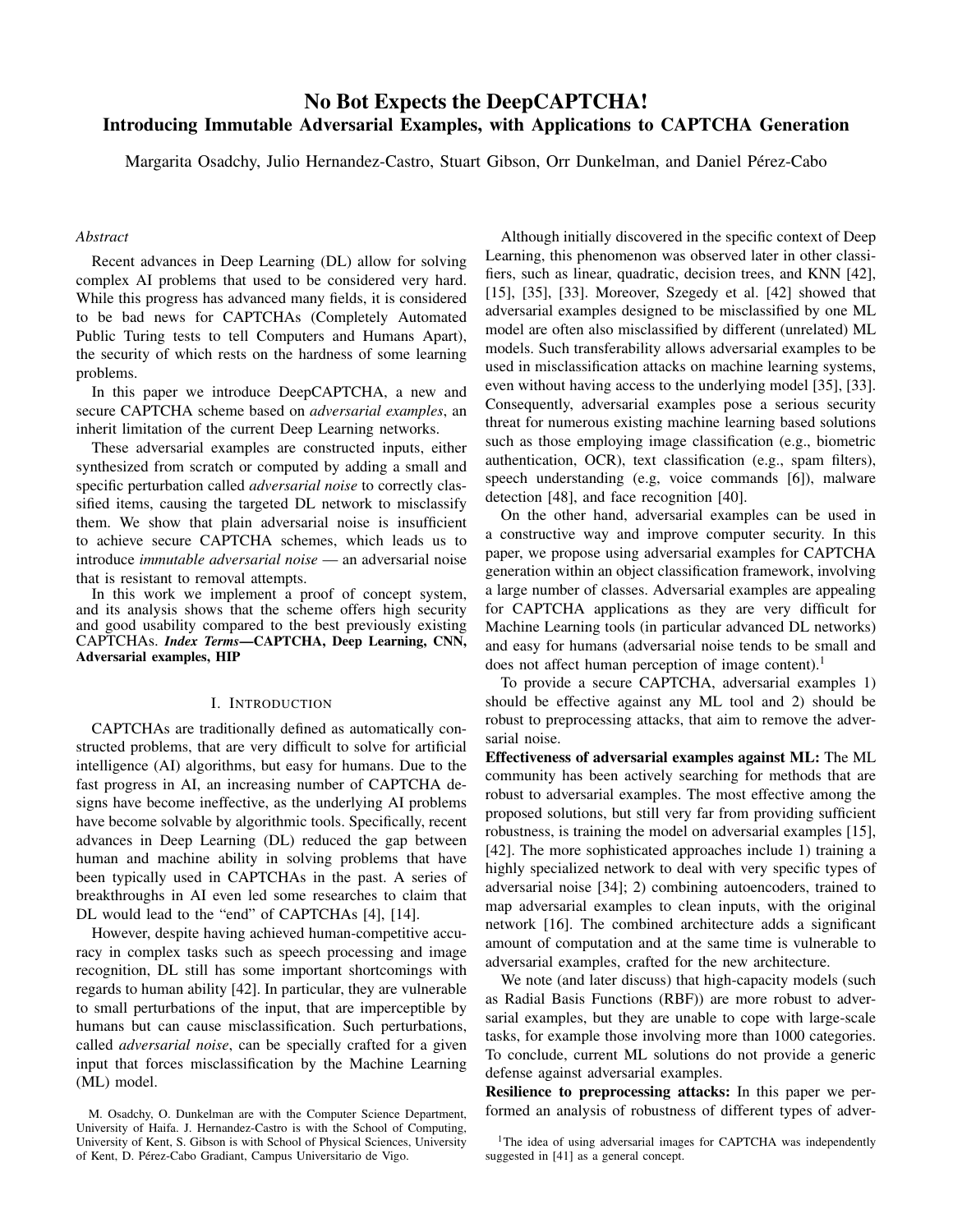sarial examples against preprocessing attacks. We discovered that filtering attacks which try to remove the adversarial noise could be effective and could even remove the adversarial noise completely in specific domains (such as black and white images). Thus in order to use adversarial examples in CAPTCHA settings, one should improve the robustness of adversarial noise to filtering attacks.

#### *A. Our Contribution*

This paper proposes DeepCAPTCHA – a new concept of CAPTCHA generation that employs specifically designed adversarial noise to deceive Deep Learning classification tools (as well as other ML tools due to transferability of adversarial examples [33]). The noise is kept small such that recognition by humans is not significantly affected, while resisting the removal attacks.

Previous methods for adversarial noise generation lack the robustness to filtering or any other attacks that attempt to remove the adversarial noise. We are the first to address this problem and we solve it by generating *immutable* adversarial noise with emphasis on image filtering. We analyze the security of our construction against a number of complementary attacks and show that it is highly robust to all of them.

Finally, we introduce the first proof-of-concept implementation of DeepCAPTCHA. Our results show that the approach has merit in terms of both security and usability.

#### II. RELATED WORK

We start our discussion with reviewing the most prominent work in CAPTCHA generation and then we turn to the Deep Learning area, focusing on methods for creating adversarial examples.

#### *A. A brief introduction to CAPTCHAs*

Since their introduction as a method of distinguishing humans from machines [45], CAPTCHAs (also called inverse Turing tests [30]) have been widely used in Internet security for various tasks. Their chief uses are mitigating the impact of Distributed Denial of Service (DDoS) attacks, slowing down automatic registration of free email addresses or spam posting to forums, and also as a defense against automatic scraping of web contents [45].

Despite their utility, current CAPTCHA schemes are not considered popular by users as they present an additional obstacle to accessing internet services and many schemes suffer from very poor usability [5], [51].

*1) Text Based Schemes:* The first generation of CAPTCHAs used deformations of written text. This approach has now became less popular due to its susceptibility to segmentation attacks [50]. In response, some developers increased distortion levels, using methods such as character overlapping, which increases security [8]. Unfortunately, such measures have also resulted in schemes that are frequently unreadable by humans. We note that some text-based implementations are susceptible to general purpose tools [4].

*2) Image Based Schemes:* Motivated by the vulnerability of text based schemes, image based CAPTCHAs have been developed, following the belief that these were more resilient to automated attacks [10], [11], [13], [53]. For example, early text based versions of the reCAPTCHA [46] system were superseded by a combined text and image based approach. However, the new scheme was also subsequently attacked in [14].

An alternative approach is CORTCHA (Context-based Object Recognition to Tell Computers and Humans Apart) that claims resilience to machine learning attacks [53]. This system uses the contextual relationships between objects in an image, in which users are required to re-position objects to form meaningful groupings. This task requires a higher level reasoning in addition to simple object recognition.

*3) Alternative Schemes:* Considerable effort is currently being invested in novel ways of implementing secure and usable CAPTCHAs. Two of the most popular research themes are video-based CAPTCHAs such as NuCAPTCHA [32], and game-based CAPTCHAs [28]. The former have generally shown inadequate security levels so far [3], [49]. The latter designs are in general inspired by the AreYouHuman CAPTCHA [1]. One of the most interesting proposals in this group is [28], an example of a DGC (Dynamic Cognitive Game) CAPTCHA that has the additional advantage of offering some resistance to relay attacks, and a high usability. Unfortunately, in its current form, it is vulnerable to automated dictionary attacks. One can also argue that recent developments in game playing by computers, that match or improve human abilities by using deep reinforcement learning [27], question the prospects of future game based proposals. Finally, a number of puzzle-based CAPTCHAs that seemingly offered some promise have recently been subjected to devastating attacks [17].

*4) Deep Learning Attacks:* The general consensus within the cyber security community is that CAPTCHAs, that simultaneously combine good usability and security, are becoming increasingly hard to design due to potential threats from bots armed with Deep Learning [4], [14], [41] capabilities. This has led to the popularity of Google's NoCAPTCHA re-CAPTCHA despite its violation of a number of important CAPTCHA and general security principles.<sup>2</sup>

Definition of Secure CAPTCHA: Different authors claim different security levels as the minimal standard for new CAPTCHA designs. In the literature we can find requirements for false positive rate (the probability of automatic bypassing of the CAPTCHA system) ranging from 0.6% to around 5%. Throughout this paper we define the threshold of at most 1.5% false positive rate to be the security requirement for a CAPTCHA.

#### *B. Deep Learning and Adversarial Examples*

Deep Learning networks are designed to learn multiple levels of representation and abstraction for different types of

<sup>2</sup>For example, the P in CAPTCHA stands for Public, and NoCAPTCHA inner functioning is not public, based on the time-dishonored concept of "security by obscurity" by employing heavily obfuscated Javascript code.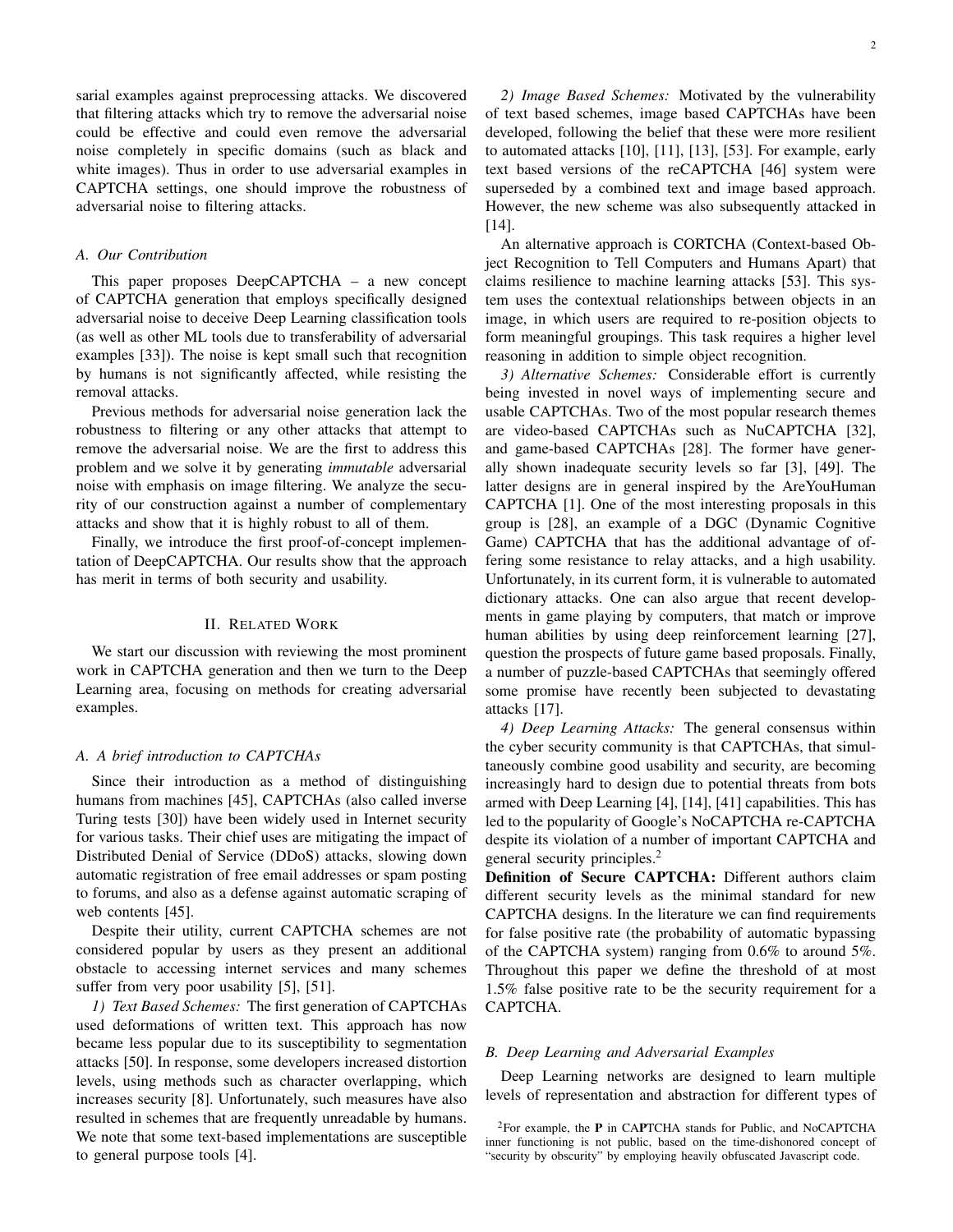data such as images, video, text, speech and other domains. Convolutional Neural Networks (CNNs) are DL algorithms that have been successfully applied to image classification tasks since 1989 [22]. Hereafter, we will use the terms CNN and DL network interchangeably.

*1) Foundations of Adversarial Examples:* Machine learning models are often vulnerable to adversarial manipulations of their input [9]. It was suggested [12] that this limitation could be expressed in terms of a distinguishability measure between classes. Using this measure, which is dependent on the chosen family of classifiers, they showed a fundamental limit on the robustness of low-capacity classifiers (e.g., linear, quadratic) to adversarial perturbations. It was also suggested that higher capacity models with highly non-linear decision boundaries are significantly more robust to adversarial inputs.

Deep neural networks were also shown to be vulnerable to adversarial perturbation. First examples of adversarial perturbations for deep networks were proposed in [42] as inputs, constructed by adding a small tailored noise component to correctly classified items that cause the DL network to misclassify them with high confidence.

Neural Networks can learn different capacity models, ranging from linear to highly non-linear. DL architectures are considered to have very large capacity, allowing highly nonlinear functions to be learned. However, training such DL networks is hard and doing it efficiently remains an open problem. The only architectures (and activation functions) that are currently practical to train over complex problems have a piecewise linear nature which is the most likely reason for their vulnerability to adversarial examples [15].

Previous work [15], [35], [42] showed that adversarial examples generalize well across different models and datasets. Consequently, adversarial examples pose a security threat even when the attacker does not have access to the target's model parameters and/or training set [35].

*2) Constructing Adversarial Examples:* Different techniques for constructing adversarial inputs have been proposed in recent works. The approach in [31] causes a neural network to classify an input as a legitimate object with high confidence, even though it is perceived as random noise or a simple geometric pattern by a human. The techniques proposed in [15], [18], [42] compute an image-dependent and smallmagnitude *adversarial noise* component such that, when added to the original image, results in a perturbation that is not perceptible to the human eye but causes the DL network to completely misclassify the image with high confidence. The method in [34] focuses on making the adversarial noise affect only a small portion of the image pixels, but the noise itself could be larger than in previous methods. In contrast to the approach of targeting the prediction of the classifier (as discussed above), Sabour et al. [38] proposed adversarial examples that change a hidden representation of the network, making it very close to an example with a different label. Miyato et al. [26] considered a different setting in which labels of images are unavailable. This approach targeted the posterior distribution of the classifier corresponding to small perturbations of the original image.

*3) Robustness to Adversarial Examples:* Previous work [12], [15] outlined a number of solutions for adversarial instability. One of them was to switch to highly non-linear models, for instance, RBF Neural Networks or RBF Support Vector Machines. These are shown to be significantly more robust to adversarial examples, but are currently considered impractical to train for the large-scale problems (for example 1000-way categorization).

Improving the robustness of DL tools against adversarial perturbations has been an active field of research since their discovery. The first proposition in this direction was to train DL networks directly on adversarial examples. This made the network robust against the examples in the training set and improved the overall generalization abilities of the network [12], [15]. However, it did not resolve the problem as other adversarial samples could still be efficiently constructed. A method called defensive distillation was proposed in [36]. This approach provides a high level of robustness, but only against a very specific type of adversarial noise (see [36] for details.) Gu and Rigazio [16] trained an autoencoder to predict the original example from the one with adversarial perturbations. However, the combination of such an autoencoder and the original network was shown to be vulnerable to new adversarial examples, specially crafted for such combined architectures. Moreover, such combinations increase the classification time. Hence, this approach seems to be somewhat unsuitable for computer security applications, where efficiency and versatility are crucial. To conclude, the current state of technology does not offer a solution for a large scale (+1000 categories) multi-class recognition problem that is robust to adversarial examples. Moreover, it was shown that adversarial examples are consistently difficult to classify across different network architectures and even different machine learning models (e.g, svm, decision trees, logistic regression, KNN classifier) [42], [15], [35], [33].

These limitations, combined with the fact that adversarial noise could be made almost imperceptible to the human eye, render the idea of using adversarial examples as the basis for new CAPTCHA challenges very appealing. However, in order to use adversarial noise in CAPTCHAs or other security applications, it should be resistant to removal attacks which can employ alternative tools and, in particular, image processing methods. We show here that none of the existing methods for adversarial example construction are sufficiently robust to such attacks. Even though the approach in [34] proposed the construction of adversarial examples in a computer security context, it also lacks the necessary robustness.

#### III. TEST BED DETAILS

We have used two sets of problems for the adversarial examples discussed in the paper. The first one is the MNIST database for digits [23]. The second, which was used in the majority of our experiments, is the ILSVRC-2012 database [37], containing 1000 categories of natural images. We used MatConvNet [44] implementations of CNN for MNIST classification and of CNN-F deep network [7] for object classification.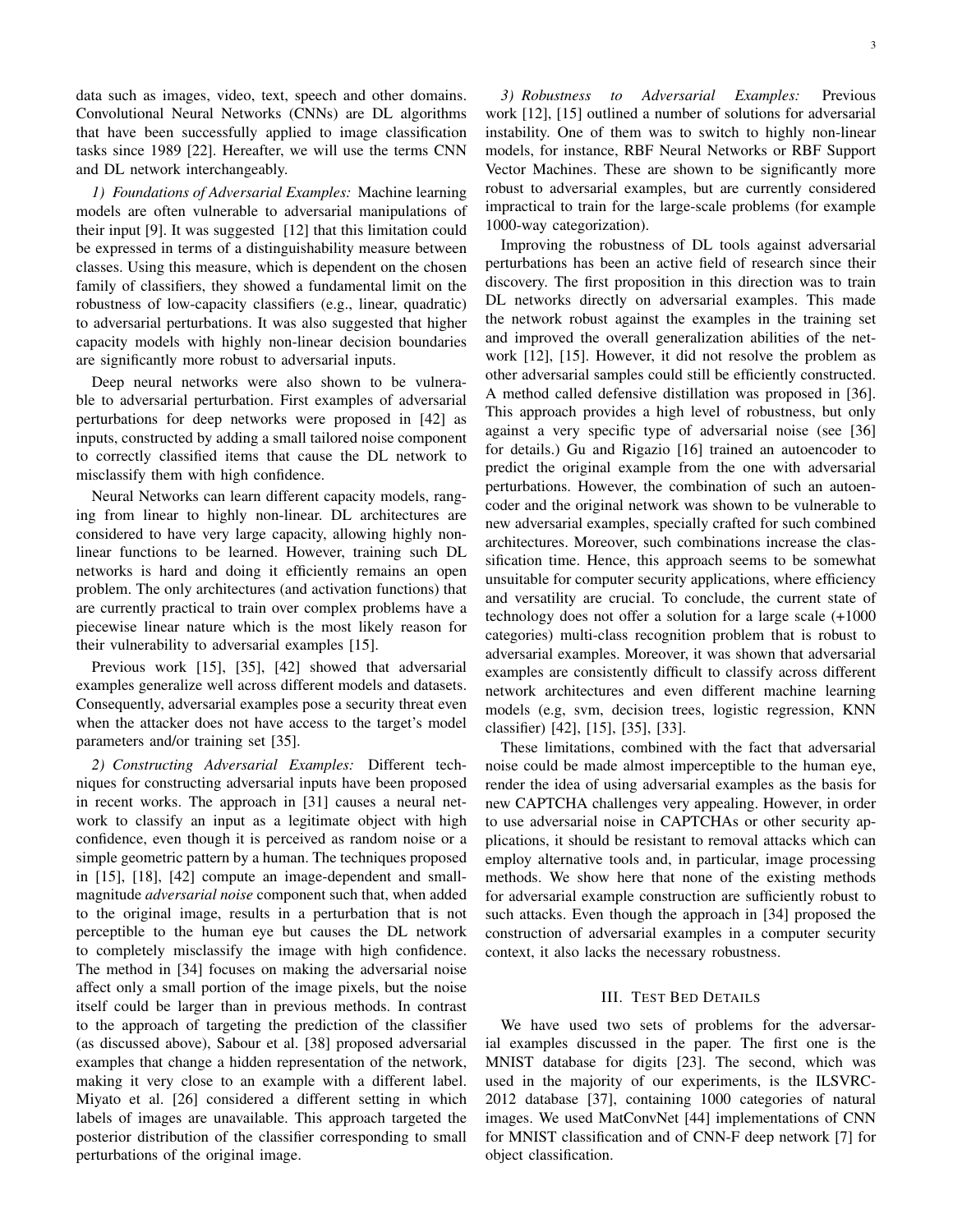

Fig. 1: Adversarial example on MNIST: The original black and white image is shown in (a), an adversarial example, produced by the FGS method is shown in (b) including gray-level intensities. (c) shows the corresponding adversarial noise changing the classification into an 8. This noise is successfully removed by thresholding (the resulting image is depicted in (d)) as well as by a median filter of size 5x5 (whose result is shown in (e).)

We crafted adversarial examples using these two DL networks. The networks were trained on the training set of the corresponding database. The adversarial examples were created using the validation (test) set.

All experiments described in this work were conducted on a Linux 3.13.0 Ubuntu machine with an Intel(R) QuadCore(TM) i3-4160 CPU @ 3.60GHz, 32GB RAM, with a GTX 970 GPU card, using MATLAB 8.3.0.532 (R2014a.)

#### IV. IMMUTABLE ADVERSARIAL NOISE GENERATION

Adversarial noise is specifically designed to deceive DL networks. However, an attacker can preprocess network inputs in an attempt to remove this adversarial perturbation. Hence, in a computer security setting, adversarial noise must withstand any general preprocessing technique aimed at cancelling its effects.

We introduce the concept of *Immutable Adversarial Noise* (IAN), as an adversarial perturbation that withstands these cancellation attempts. We explicitly define the requirements for creating IAN that are useful for CAPTCHA generation. Then, we analyze previous algorithms for adversarial example generation and show that they do not meet these requirements. Finally, we present our new scheme for IAN generation, that satisfies these new requirements.

#### *A. Requirements for IAN in CAPTCHA*

An algorithm for the construction of immutable adversarial noise useful in CAPTCHA generation needs to meet the following requirements:

- 1) Adversarial: The added noise should be successful in deceiving the targeted system according to the defined security level (specifically to our requirement, at least 98.5% of the times.)
- 2) Robust: The added noise should be very difficult to remove by any computationally efficient means; for example by filtering or by ML approaches.
- 3) Perceptually Small: The added noise should be small enough to not interfere with a successful recognition of the image contents by humans.
- 4) Efficient: The algorithm should be computationally efficient, to allow for the generation of possibly millions of challenges per second. This is fundamental for deploying the CAPTCHA successfully in production environments.

A basic requirement for CAPTCHAs is that challenges do not repeat and are not predictable (i.e., guessing one out of m possible answers should succeed with probability  $1/m$ ). Hence, the source used for generating adversarial examples should be bottomless and uniform. An algorithm that can create an adversarial example from an arbitrary image, together with such a bottomless and uniform source of images can certainly generate a bottomless and uniform set of challenges, as required.

#### *B. Previous Methodologies for Generating Adversarial Examples*

We briefly introduce in the following the most popular methods for adversarial noise generation, and discuss why they do not meet the above requirements.

Our idea is simple: use images that are easily recognized by humans but are adversarial to DL algorithms. Consequently, methods that cause a DL network to classify images of noise or geometric patterns as objects such as the one in [31] are not adequate for our goal.

We analyzed in detail the optimization method proposed in [42] and the fast gradient sign method suggested in [15]. These two methods for constructing adversarial perturbations are the most mature, and have been previously considered in the literature when exploring countermeasures against adversarial examples. We believe that methods such as [18], [34] will show a similar behavior, as they rely on the similar concept of adding a noise component to the original image. The methods in [26], [38], on the other hand, considered a completely different setting which may be useful for future works.

To exemplify the removal of adversarial noise, we focus on two classical image classification tasks: digit recognition and object recognition. Digit recognition was used in earlier generations of CAPTCHA, but, as we show later, object recognition provides a significantly better base for our proposal, both from security and usability points of view.

*1) The Optimization Method:* Szegedy et al. [42] introduced the concept of adversarial examples in the context of DL networks and proposed a straightforward way of computing them using the following optimization problem:

$$
\underset{\Delta_I}{\arg\min} \|\Delta_I\|^2 \ \ s.t. \ Net(I + \Delta_I) = C_d \tag{1}
$$

where I is the original input from class  $C_i$ ,  $\Delta_I$  is the adversarial noise, Net is the DL classification algorithm, and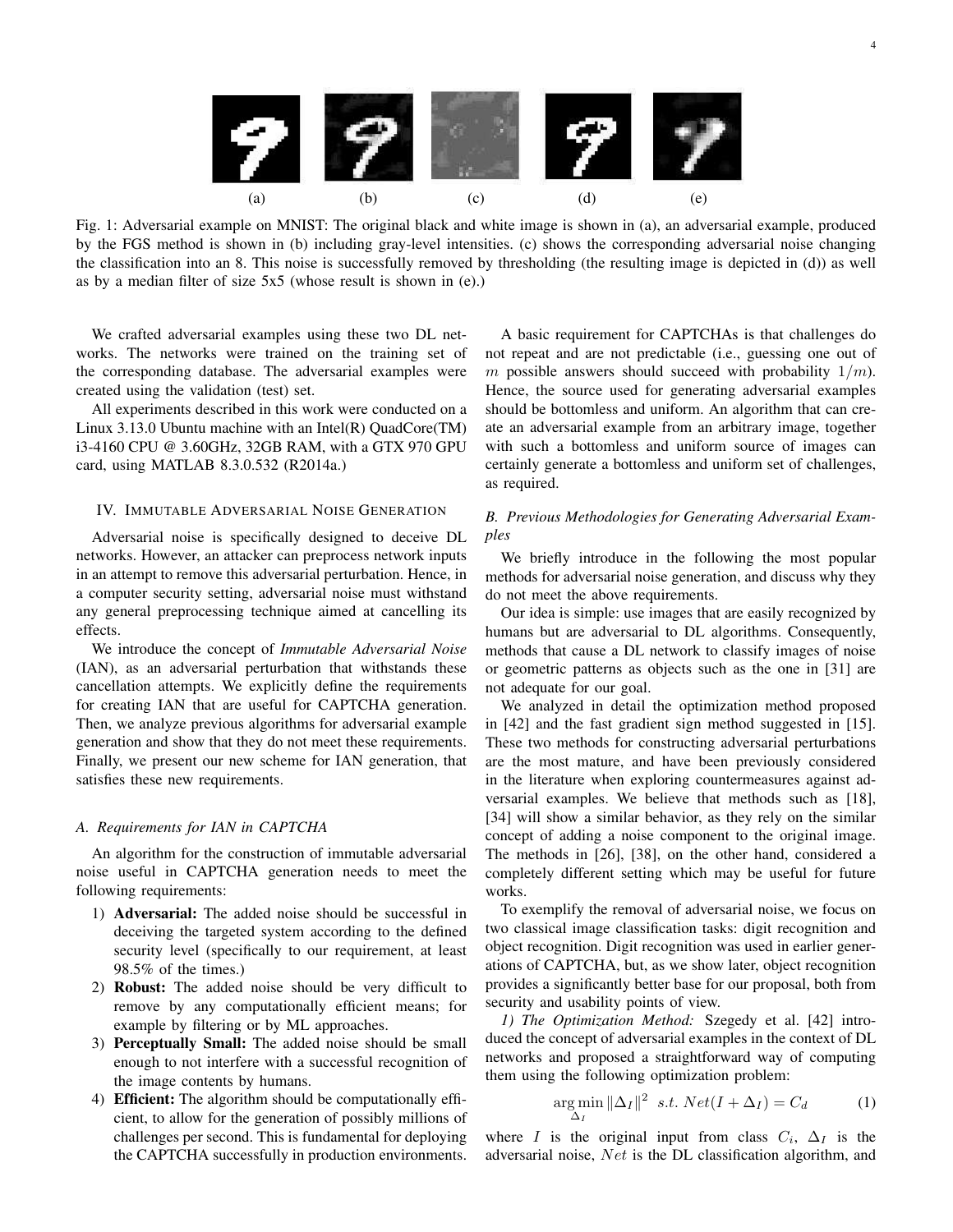$C_d$  is the deceiving class, such that  $C_d \neq C_i$ . Once the adversarial noise is computed, the corresponding adversarial image is constructed by adding the adversarial noise to the original input I.

We implemented and tested the optimization method described by Eq. (1), over a set of 1000 images on the MNIST and ILSVRC-2012 datasets.

Fast computation of adversarial examples is an essential requirement for any viable CAPTCHA deployment, since it will need to generate millions of challenges per second. The optimization method described above is unfortunately too slow, hence for practical purposes we limited the number of iterations to a fixed threshold (it stops when this limit is reached). This, however, resulted in a failure to produce the desired class in some cases. The timing statistics of the experiment and the success rate are shown in Table I.

Based on these results, we can conclude that the optimization algorithm is not suitable for our needs: it is computationally expensive and it does not converge in some cases. The inefficiency of this method has been reported before, and is explicitly mentioned in [15], [42].

Despite its poor efficiency, we analyzed the resistance to preprocessing attacks of the adversarial noise created by the optimization method. We computed 1000 adversarial images (as described above) for the MNIST and ILSVRC-2012 datasets. Then we tested various filters and parameters and found that for the MNIST data set, which is exclusively formed of images of white digits on a black background (just two intensity values, 255 and 0), the adversarial noise can be successfully removed by applying a half range threshold (128) on the pixel values. This is an extremely simple and fast procedure that cancels the adversarial effect in 95% of the tested images.

It was also noted in [16] that applying a convolution with a Gaussian kernel of size 11 to the input layer of the CNN trained on MNIST, helps in classifying correctly 50% of the adversarial examples created by the optimization method. We achieved an even better result of 62.7% with a median filter of size 5x5, but both of these results are way below the success of the much simpler thresholding method.

These findings demonstrate that images composed of only two colors (such as those in MNIST) are a poor source of adversarial examples.

Canceling adversarial noise in natural RGB images is more challenging, and can not be generally achieved by a simple thresholding. We found that a 5x5 pixel median filter was most successful in removing adversarial noise from the images drawn out of the ILSVRC-2012 data set. Note that for an attack on a CAPTCHA to be successful, it is important for the machine classification to match human classification accuracy. Thus the classification of the filtered samples should be compared to the true label (rather than to the classification label of the original input, that could be wrong some times).

The classification label computed by the network on filtered adversarial examples constructed from the ILSVRC-2012 dataset matched their true label in 16.2% of the cases (see Table I.) This result is not very high, but it shows that it fails by quite some margin to provide the required security level for modern CAPTCHAs.

*2) The Fast Gradient Sign Method:* A much faster method for generating adversarial examples was proposed in [15]. The approach is called the *fast gradient sign* method (FGS) and it computes the adversarial noise as follows:

$$
\Delta_I = \epsilon \cdot sign(\nabla_I J(W, I, C_i))
$$

where  $J(W, I, C_i)$  is a cost function of the neural network (given image I and class  $C_i$ ),  $\nabla_I J(W, I, C_i)$  is its gradient with respect to the input  $I$ ,  $W$  are the trained network parameters, and  $\epsilon$  is a constant which controls the amount of noise inserted. Similarly to [42], the adversarial image is obtained by adding the adversarial noise  $\Delta_I$  to the original image I.

The FGS method does not produce adversarial examples that deceive the system with the a chosen *target label*. Its goal is simply to change the classification of the adversarial example, away from the original label. This is done by shifting the input image in the direction of the highest gradient by a constant factor. The bigger this constant is, the larger both the adversarial effect and the degradation of the image are. The FGS method is significantly faster than the previous optimization approach (Table I.)

The adversarial noise for the MNIST dataset produced by the FGS method was also easily removed by thresholding the pixel values at the half range threshold, achieving an even higher success of 97.60% (out of 1000 images).<sup>4</sup> An example of FGS adversarial noise removal from an MNIST sample is shown in Figure 1.

For the object recognition task (over the ILSVRC-2012 dataset) the FGS succeeded in creating an adversarial example 97.8% of the times, as shown in Table I. Unfortunately, the median filter (of size 5x5) was able to restore the classification of the adversarial examples to their true label in a staggering 60.81% of the cases, deeming this method unusable for our purposes.

Since the FGS method does a very small step away from the correct label, the resulting noise 1) has a very small magnitude and 2) 2) the dependency of the noise on the source image is low and it is similar in appearance to "salt and pepper" noise. These properties explain the success of the median and other standard filters.

#### *C. IAN: Our New Approach to Adversarial Noise*

As we showed earlier, adversarial noise can be easily removed from black and white images, thus MNIST is clearly not a good dataset for creating immutable adversarial examples, despite the existing literature. We therefore choose natural images of objects, containing richer variations in color, shapes, texture, etc. as the platform for IAN construction.

We base our method for adversarial noise construction on the FGS method, since CAPTCHA applications requires a very fast computation of adversarial examples, and speed is one of the main advantages of this algorithm. However, the FGS lacks

<sup>&</sup>lt;sup>4</sup>A median filter of size 5x5 succeeded in removing the adversarial noise in 55.20% of the cases.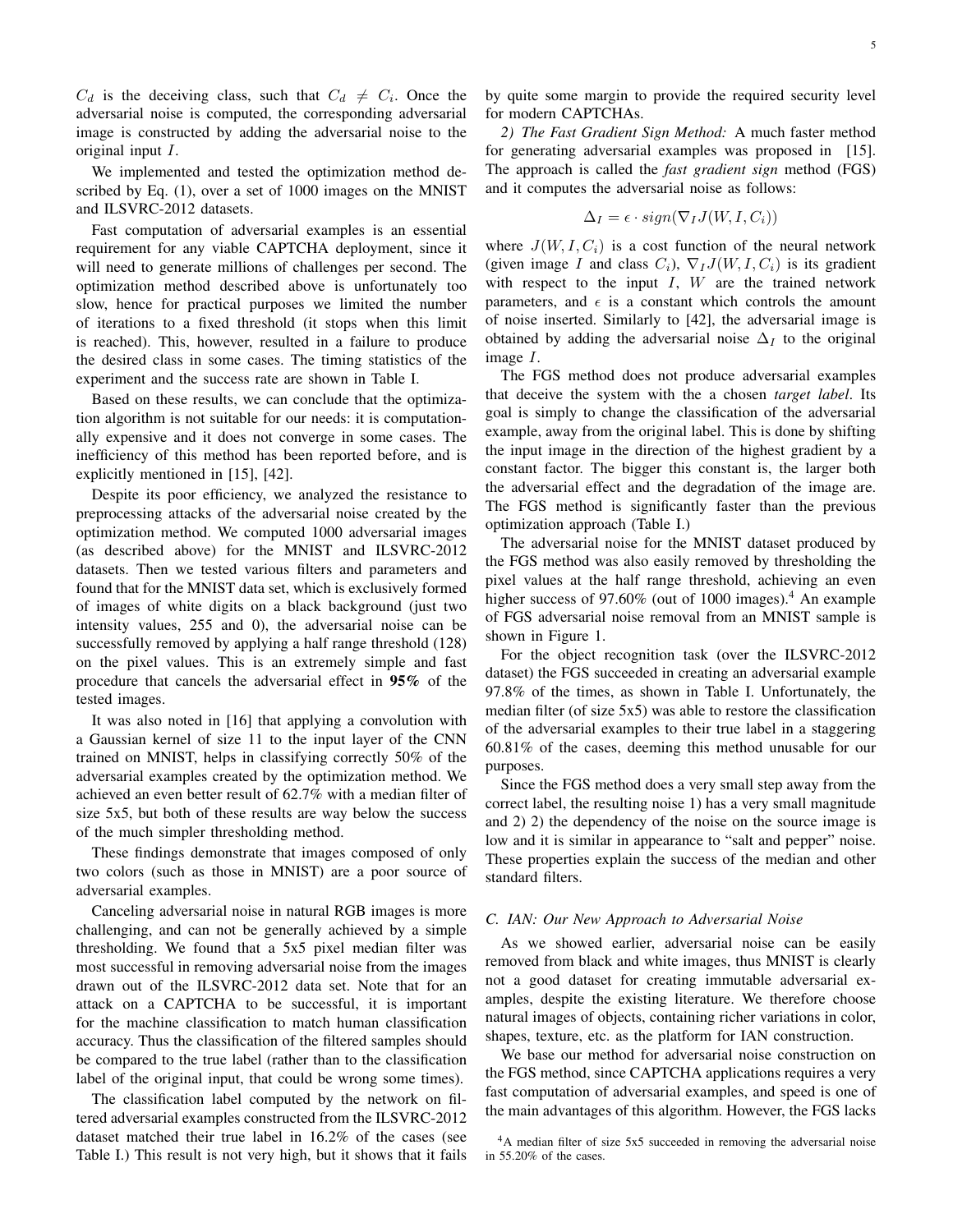|                                      | MNIST (digits)                     |         |                |            | ILSVRC-2012 (images)   |         |                |            |
|--------------------------------------|------------------------------------|---------|----------------|------------|------------------------|---------|----------------|------------|
|                                      | Generation Time                    |         | Adversarial    | Resistance | <b>Generation Time</b> |         | Adversarial    | Resistance |
| Method                               | Average                            | Std     | <b>Success</b> | Level      | Average                | Std     | <b>Success</b> | Level      |
| Optimization [42]                    | 3.83s                              | 2.87s   | 20%            | 5%         | 120.94s                | 98.19s  | 85.2%          | 83.8%      |
| Fast Gradient Sign <sup>3</sup> [15] | 0.0677s                            | 0.0268s | 100%           | 2.4%       | 0.33s                  | 0.03s   | 97.8%          | 39.19%     |
| Our IAN Scheme                       | Unlikely to exist, see discussion. |         |                | 1.01s      | 0.80s                  | $100\%$ | $100\%$        |            |

TABLE I: Comparison between adversarial noise generation methods. Reported times show the efficiency of the generation algorithm; Adversarial Success indicates the percentage of examples that succeeded to force the target DL network to classify the adversarial example with the target category (chosen at random); Resistance level indicates the percentage of adversarial inputs (out of 1000) that were not reverted to their original category by applying the best performing preprocessing method (thresholding for the MNIST set and median filter of size 5x5 for the ILSVRC-12 set), where bigger numbers represent better performance.

two important properties. First, it only perturbs the original label of the classification, but it offers no guarantees that the new label would be semantically different from the original one. Our experiments on ImageNet with 1000 categories showed that the FGS changes the label to semantically similar classes in many cases (for example, hand held computer to cellular telephone). This can have seriously effects on the usability, and possibly the security, of the CAPTCHA system.

We propose an iterative version of FGS that accepts in addition to the original image also a target label and a confidence level and guarantees that the produced adversarial example is classified with the target label and at the desired confidence (while keeping the added noise minimal).<sup>5</sup> To this end, we run a noise generation step with a small  $\epsilon$  in the direction that increases the activation of the target label (as specified in Eq. 2) for several iterations until it reaches the target label and the desired confidence level. We call this method an iterative fast gradient sign (IFGS). To increase the activation of the target label we update the input image  $I$  as follows:

$$
I = I - \epsilon \cdot sign(\nabla_I J(W, I, C_d)) \tag{2}
$$

The second property that FGS lacks is resilience to filtering attacks. As discussed in Section IV-B2 the success of standard filtering stems from the small magnitude of the noise. Increasing the magnitude of the noise would significantly damage the content of the image resulting in poor human recognition. Moreover, we observed that FGS noise tends to be stationary over the image, which facilitates standard filtering. To resolve these problems, we suggest the following approach: Our construction for the generation of immutable adversarial noise starts with an adversarial image, produced by the IFGS, with a small noise constant  $\epsilon$ . It then filters the adversarial image and tries to recognize it. If it succeeds, then we increase the noise and run IFGS with the new noise constant. We iterate the process until the noise cannot be removed. The iterative approach guarantees that the increase in magnitude does not exceed the desired level (allows for easy human recognition). In addition running IFGS several times increases the dependency of the noise on the source image, preventing standard filters from removing it. We detail the construction in the pseudocode shown in Algorithm 1.

A median filter of size 5x5 was used in our construction, as it showed experimentally the highest success in removing the adversarial noise generated by the fast gradient sign method when compared with other standard filters such as the average, Gaussian lowpass and Laplacian, and was faster than more complex filters such as non-local means [2] and wavelet denoising [25].

#### Algorithm 1 IAN\_Generation

| <b>Require:</b> <i>Net</i> a trained DL network; <i>I</i> a source image; $C_i$ is the   |
|------------------------------------------------------------------------------------------|
| true class of I; $C_d$ a deceiving class; p a confidence level of the                    |
| network; $M_f$ a Median filter.                                                          |
| <b>Begin:</b>                                                                            |
| $adv(I, C_d, p) \leftarrow I; \quad \{adv(I, C_d, p) \text{ the adversarial example} \}$ |
| $\Delta \leftarrow 0$ :                                                                  |
| while $Net(M_f(adv(I, C_d, p))) = C_i$ do                                                |
| while $Net(adv(I, C_d, p)) \neq C_d$ or confidence $\lt p$ do                            |
| $\Delta = -\epsilon \cdot sign(\nabla_I Net(I, C_d));$                                   |
| $adv(I, C_d, p) \leftarrow adv(I, C_d, p) + \Delta;$                                     |
| end while                                                                                |
| {Increase the noise constant;}<br>$\epsilon = \epsilon + \delta_{\epsilon}$              |
| end while                                                                                |
| Output: $\Delta$                                                                         |
|                                                                                          |

We tested the proposed method on the same set of 1000 images with initial value of  $\epsilon = 5$  and  $\delta_{\epsilon} = 5$ . The evaluation results, shown in Table I, prove that our method for IAN generation satisfies all four requirements, as defined in Section IV-A. It is important to note that the additional checks to ensure robustness against the median filter  $M_f$  do not slow down the generation process significantly.

Figure 2c shows an example of an adversarial image, created by adding the IAN (Figure 2b) produced by our novel algorithm to the original image (Figure 2a). Figure 2d depicts the outcome of applying the median filter to the adversarial image. The resulting image is not recognized correctly by the DL network. Moreover, the filtering moved the classification to a category which is further away (in terms of the distance between the class positions in the score vector) from the true one. The distance between the true and deceiving classes is 214, and between the true class and the class assigned to the image after filtering (a removal attack) is 259. At the same time, while being more noticeable than in the previous algorithms, the relatively small amount of added noise still allows a human to easily recognize the image contents.

<sup>5</sup>A similar algorithm was independently discovered in [20].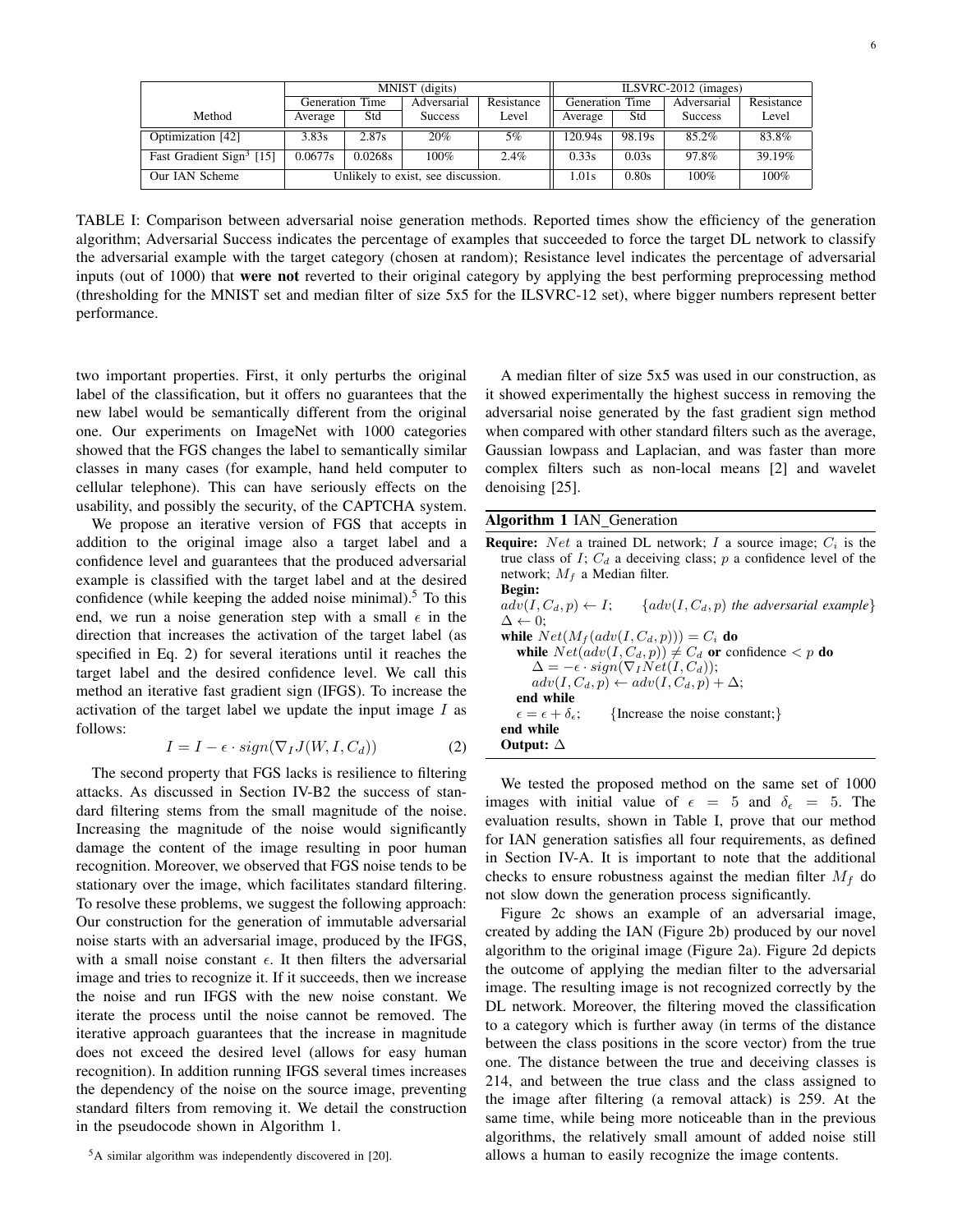

Fig. 2: An example of the IAN generation algorithm. Image (a) is the original image, correctly classified as a Shetland sheepdog with a high confidence of 0.6731 (b) is the computed immutable adversarial noise, (c) is the adversarial image (the sum of the image in (a) and the IAN in (b)), classified as a tandem or bicycle-built-for-two with a 0.9771 confidence and (d) the result of applying  $M_f$ , classified as a chainlink fence with confidence 0.1452.

#### V. DEEPCAPTCHA

We now propose a novel CAPTCHA scheme that we named DeepCAPTCHA, which is based on a large-scale recognition task, involving at least 1,000 different categories. The scheme utilizes a DL network, trained to recognize these categories with high accuracy.

DeepCAPTCHA presents an adversarial example as an image recognition challenge. The adversarial example is obtained by creating and adding IAN to its source image. The deceiving class in IAN must differ from the true class of the source image (both classes are from the 1,000 categories involved in the recognition task). The source image is chosen at random from a very large (bottomless) source of images with uniform distribution over classes, and discarded once the adversarial image is created. The label of the image is obtained by classifying it using the deep network and verifying that the top score is over a predefined confidence level.

Contrary to previous CAPTCHAs that use letters or digits, we use objects in order to make the classification task larger and to provide enough variability in the image to make it robust to attacks that aim to remove the adversarial noise. Using object recognition as a challenge poses two usability issues: 1) object names are sometimes ambiguous, 2) typing in the challenge solution requires adapting the system to the user's language. We propose to solve these issues by providing a set of pictorial answers, i.e., a set of images, each representing a different class. Obviously, the answers contain the correct class, as well as random classes (excluding the deceiving class).

The task for the user is to choose (click on) the image from the supplied set of answers that belongs to the same class as the object in the test image – the adversarial example. Since we keep the adversarial noise small, a human could easily recognize the object in the adversarial example and choose the correct class as the answer. The only possible ML tool that can solve such a large-scale image recognition problem is a DL network. However, the adversarial noise used to create the adversarial example is designed to deceive the DL tools into recognizing the adversarial image as from a different category. Hence, the proposed challenge is designed to be easy for humans and very difficult for automatic tools.

#### *A. The Proposed Model*

We now provide a formal description of our proposed design. Let  $Net$  be a DL network trained to classify n  $(n \ge 1000)$  classes with high (human-competitive) classification accuracy. Let  $C = \{C_1, ..., C_n\}$  be a set of labels for these *n* classes. Let *I* be an image of class  $C_i \in C$ . Let  $C_i^* = C \setminus \{C_i\}^6$  and let  $C_d$  be a deceiving label which is chosen at random from  $C_i^*$ . The DeepCAPTCHA challenge comprises the following elements:

- An adversarial image  $adv(I, C_d, p)$ , constructed from I by the addition of an immutable adversarial noise component (constructed by Algorithm 1) that changes the classification by the DL Net to class  $C_d$  with confidence at least  $p^2$ .
- $m-1$  answers, which can be fixed images corresponding to  $m - 1$  labels chosen at random and without repetition from  $C_i^* \backslash \{C_d\};$
- A fixed image with label  $C_i$ , different from  $I$ .

The  $m-1$  suggestions and the true answer are displayed in a random order. The challenge for the user is to choose the representative image of  $C_i$  from the answers. The original image  $I$  is assumed to be a fresh image which is randomly picked from different sources (databases and/or online social networks), and it is discarded after creating the adversarial example (i.e., we never use the same source image twice).

The pseudocode for the DeepCAPTCHA challenge generation is shown in Algorithm 2 and an example, generated by our proof-of-concept implementation (detailed in Section VII), is depicted in Figure 3.

#### VI. SECURITY ANALYSIS

In the following we analyze several different but complementary approaches that potential attackers could use against the proposed DeepCAPTCHA system. We start the analysis by discussing a straightforward guessing attack, we then continue to evaluate attacks that use image processing techniques, aiming to revert the adversarial image to its original class by applying image processing filters. We then turn to more sophisticated attacks that employ machine learning tools. Finally, we discuss possible solutions to relay attacks. We set

<sup>&</sup>lt;sup>6</sup>We note that in some cases, depending on the variability of the data set and other circumstances, it could be advisable to remove classes *similar* to  $C_i$  from  $C_i^*$ .

<sup>&</sup>lt;sup>7</sup>In our experiments we have used  $p = 0.8$ .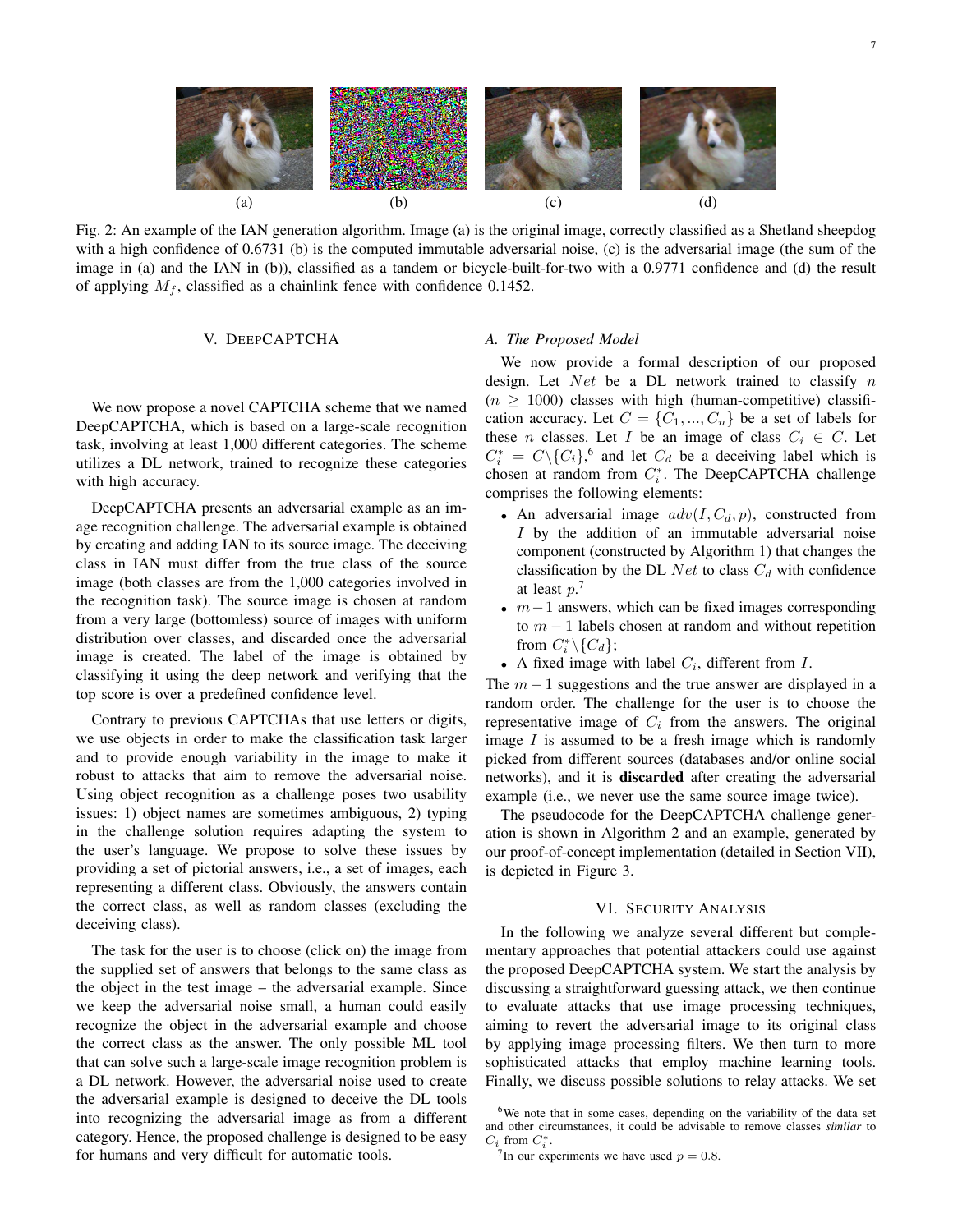#### Algorithm 2 Compute a DeepCAPTCHA challenge

**Require:**  $[C_1, \ldots, C_n]$  a set of n classes;  $\{I_j\}_{j=1}^n$  fixed answers of the *n* classes;  $i \leftarrow_r [1, 2, \ldots, n]$  the index of a random class  $C_i$ , and  $I \in_R C_i$  a random element; m the number of possible answers;  $p$  the desired misclassification confidence;  $Net$  a trained DL network;  $M_f$  a Median filter.

#### Begin:

Randomly pick a destination class  $C_d$ ,  $d \neq i$ ;

Set  $\Delta$  = IAN\_Generation(*Net, I, C<sub>i</sub>, C<sub>d</sub>, p, M<sub>f</sub>);<br>adv(I, C<sub>d</sub>, p) = I +*  $\Delta$ *; {The immutable adversal* {The immutable adversarial example} Discard I;

Randomly select  $m - 1$  different indexes  $j_1, \ldots, j_{m-1}$  from  $[1, \ldots, n] \backslash \{i, d\};$ 

Choose the representative images  $[I_{j_1},...,I_{j_{m-1}}]$  of the corresponding classes;

**Output:**  $adv(I, C_d, p)$ , and a random permutation of m possible answers  $\{I, I_{j_1}, \ldots, I_{j_{m-1}}\}.$ 



Fig. 3: An example of a DeepCAPTCHA challenge. The large image above is the computed adversarial example, and the smaller ones are the set of possible answers.

the security requirement for the success of an attack to a false acceptance rate (FAR) of at most 1.5%.

#### *A. Random Guessing Attack*

Using m answers per challenge provides a theoretical bound of  $(\frac{1}{m})^n$  for the probability that a bot will successfully pass n challenges<sup>8</sup>. Therefore,  $n = \frac{-\log p}{\log m}$  are required for achieving a False Acceptance Rate  $(FAR)^9$  of p. As we show later (in Section VII-A),  $m = 12$  offers sufficient usability (low False Rejection Rate (FRR) and fast enough answers), hence for our target FAR of at most  $1.5\%$ , *n* should be greater than 1.67, e.g.,  $n = 2$  (resulting in an FAR of 0.7%).<sup>10</sup>

One can, alternatively, combine challenges with different numbers of answers in consecutive rounds, or increase *n*. These allow a better tailoring of the FAR and the FRR (both can be computed following the figures shown on Table IV). The latter approach offers a finer balance between security and usability.

#### *B. Filtering Attacks*

We examined the robustness of our IAN generating algorithm to a set of image filters particularly aimed at removing the added noise. Any of these attacks will succeed if they are able to remove sufficient noise to correctly classify an adversarial example into the class of its original image.

We tested seven filters with a wide range of parameters on a set of 1000 adversarial examples, created with the generation algorithm presented in Algorithm 1. This set of filters included the median filter, averaging filter, circular averaging filter, Gaussian lowpass filter, a filter approximating the shape of the two-dimensional Laplacian operator, non-local means [2], and wavelet denoising [25] filters. Table II shows the success rates of the different filters (along with the optimal parameter choice for the filter). The success rates of all filters are significantly below the security requirement of 1.5%.

#### *C. Machine Learning Based Attacks*

We start by defining the attacker model, and then analyze indepth the most prominent attacks that could be applied against DeepCAPTCHA.

#### *1) The Attacker Model:*

Knowledge of the algorithm and its internal parameters: The attacker has a full knowledge of the CNN (its architecture and parameters, or knowledge of the training set that allows training of a similar CNN), used in the adversarial noise generation algorithm and of the generation algorithm itself, including its internal parameters.

Access to DeepCAPTCHA challenges: The attacker has access to all generated adversarial examples (but not to their source) as well as to the images which serve as the representatives of the classes (one or more per class).

No Access to the Source Images: The source images (used to generate the adversarial examples) are chosen at random from crawling a number of high volume online social media and similar sites, thus the size of the source image pool can be considered infinite for all practical purposes. Once the adversarial image is created, the corresponding original image is discarded instantly from the DeepCAPTCHA and never reused.<sup>11</sup> Theoretically, the attacker may access the sources as well (or have access to an indexing service such as Google), but if the chosen image is "fresh" (not indexed yet) and chosen from a large set of sources, he has no knowledge about the particular image used for generating the adversarial example. Access to other machine learning tools: The attacker has the ability to use any other classifier in

<sup>&</sup>lt;sup>8</sup>Assuming independence between tests.

<sup>&</sup>lt;sup>9</sup>In our context, FAR stands for the probability that a bot succeeds to pass the DeepCAPTCHA whereas FRR stands for the probability that a human fails to pass DeepCAPTCHA.

<sup>10</sup>We note that increasing the permissable FAR to 1.5625% would allow using two challenges of 8 answers each. This will improve the usability of the system as shown in Section VII-A. However, we prioritize the security and thus choose 12 answers for challenge.

<sup>11</sup>Obviously, unless the system stores all previous source images, then repetitions may exist by random chance (depending on the sampling process). Designing efficient methods to ensure that no such repetitions exist, is outside the scope of this paper.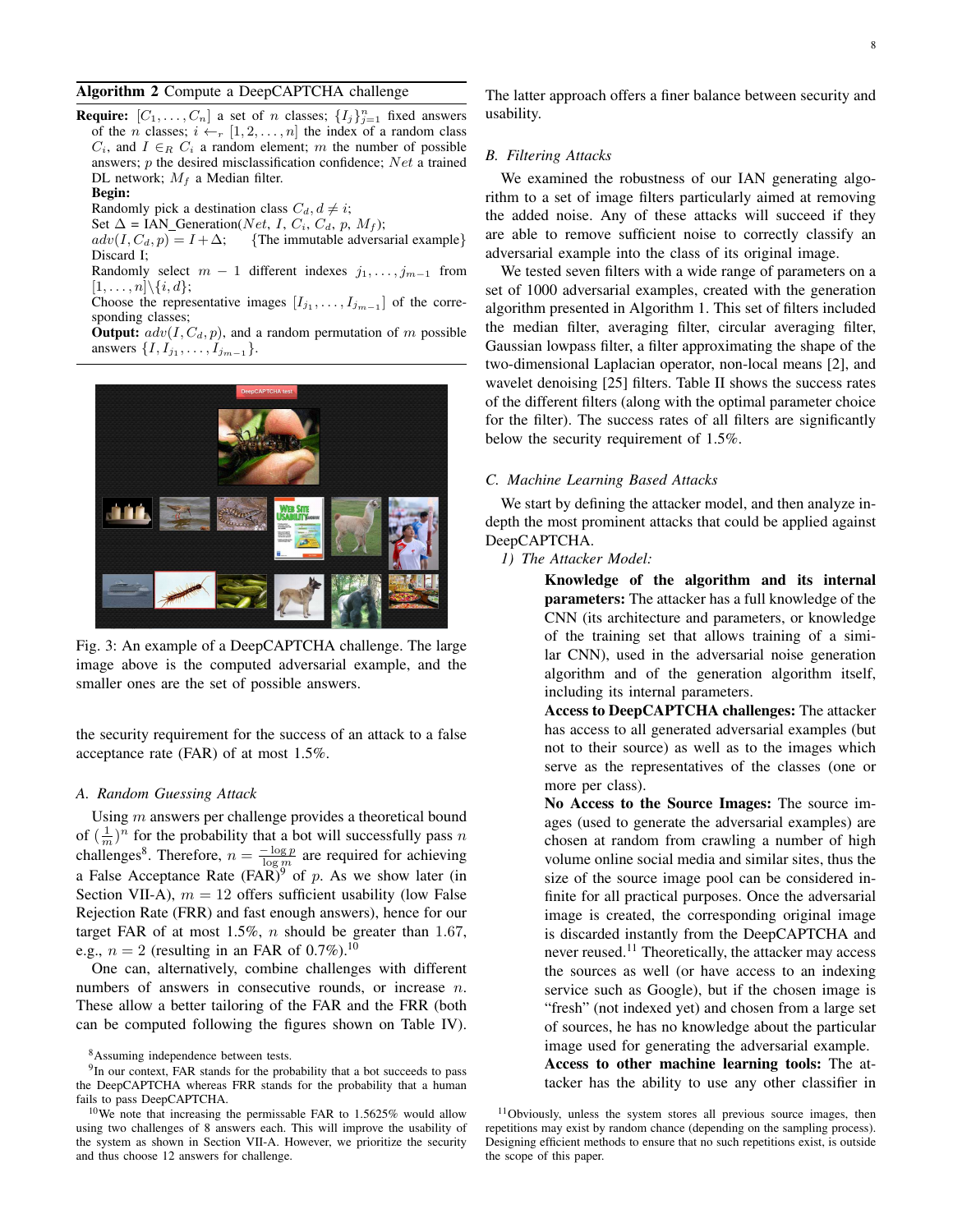| Median     | Averaging  | Circular   | Gaussian      | Laplacian      | Non-local Means        | Wavelet            |
|------------|------------|------------|---------------|----------------|------------------------|--------------------|
|            |            | Averaging  | Lowpass       |                | $(1/2$ Patch size = 3. | Denoising          |
| (Size 5x5) | (Size 5x5) | (Radius 5) | $(Size 5x5$ . | (Size 3x3,     | $1/2$ Window size = 2, | $\sigma = 3$ .     |
|            |            |            | $std = 0.5$   | $\alpha = 0.2$ | Weighting $= 0.1$ )    | Num. levels $=$ 3) |
| $0\%$      | 0%         | $0.1\%$    | $0.1\%$       | $0.2\%$        | $0.3\%$                | $0.2\%$            |
|            |            |            |               |                |                        |                    |

TABLE II: Filters employed in the filtering attack, and their respective success rates (out of 1000 trials). Note that the median filter was used in the generation process, thus the challenge is robust to the median filter by construction.

an attempt to classify the adversarial examples or to train the same or other DL networks on them. This can be done with the aim of finding alternative networks with similar accuracy over the baseline classification problem, but having more robustness against adversarial examples.

Therefore, in the highly likely case that the attacker does not have access to the source images, the DeepCAPTCHA scheme is secure and usable even when all other aspects of the attacker model are satisfied.

*2) Alternative Classifier Attack:* The most straightforward attack on DeepCAPTCHA is probably the one that tries to use other classifiers, in an attempt to correctly recognize the adversarial example.

A machine learning algorithm, to be used successfully in such an attack, should be 1) robust to adversarial examples in general or at least to those used in DeepCAPTCHA; 2) scalable to a large number of categories (+1000).

Highly non-linear models such as RBF-SVM, or RBF networks are known to be more robust to this adversarial phenomenon [12], [15]. But these non-linear classifiers are currently not scalable to be able to cover +1000 categories. Thus, they do not offer a practical method for breaking DeepCAPTCHA or future similar schemes until major breakthroughs in ML allow for training highly non-linear models over problems with a large number of classes.

Since the adversarial generation algorithm uses a specific network, one can consider a potential attack using another DL network with a different architecture and/or parameterization. However, it was previously shown that adversarial examples generalize well to different architectures and initializations [15], [42], [24].

To verify the robustness of our construction against attacks that use alternative DL algorithms, we tested several publicly available DL networks trained on the same set of images to classify the adversarial examples in DeepCAPTCHA. Specifically, we used the CNN-F network from [7] to generate the CAPTCHA and we tested the ability to recognize the adversarial examples using three other deep learning networks. Two of these networks have a different architecture: CNN-M is similar to Zeiler and Fergus [52] and CNN-S is similar to OverFeat [39]. The third network — AlexNet from [19], has an architecture similar to CNN-F, with the difference that CNN-F has a reduced number of convolutional layers and a denser connectivity between convolutional layers. Table III compares the classification results of the tested networks on the clean and adversarial version of 1000 images. The results show that none of these tools reached the 1.5% threshold.

| Network | Clean Images | Adversarial Images |
|---------|--------------|--------------------|
| $CNN-F$ | 55.2%        | $0\%$              |
| $CNN-M$ | 58.7%        | $0.1\%$            |
| CNN-S   | 60.5%        | 0.1%               |
| AlexNet | 55.6%        | $0\%$              |

TABLE III: Transferability of adversarial examples to other deep networks. 1000 adversarial examples were created using CNN-F from clean images in the validation set of ILSVRC-12. The table reports the classification accuracy of the tested networks on the clean and adversarial versions of these images.

We verified the transferability of adversarial examples,created by Algorithm 1, across different classification models. Specifically, we tested a linear SVM classifier trained on a bag of visual words (as provided in the toolkit of ILSVRC-10 competition) extracted from the training set of ILSVRC-12 and tested their classification rate on the clean validation set of ILSVRC-12 and on the adversarial set used to test deep networks. This model achieved 23.99% classification rate on the clean validation set (which is comparable to the results reported in the literature). However, the classification rate on the adversarial set achieved only 0.5% which is below our security threshold.

*3) Adversarial Training:* Since adversarial examples are effective at fooling other ML tools trained on clean examples, another attack to consider is fine tuning an existing DL network on adversarial examples. Previous work suggested to improve the robustness of DL to adversarial examples by an iterative process that alternates between creating adversarial examples for a current network and fine-tuning this network on a mixed set of regular and adversarial examples [42]. This approach was only tested on the MNIST data set, which is relatively small. Still, the reported results show very limited success. Namely, running five iterations of training on adversarial examples improved the error rate from 96.1% to 92.1% [43]. Combining networks produced during the iterative adversarial training into a committee and taking an average prediction of all committee members as the score for classification, improved the error to 35.5% [43]. Finally, Goodfelow et al. [15] suggested adversarial training which combines the loss of a training sample with the loss of its adversarial variant. Such training reduced the error on adversarial examples generated via the original model to 19.6%.

Even though the new networks enjoy a somewhat increased robustness to adversarial examples, generated by network prior to adversarial training, one can easily generate adversarial examples against the retrained networks (as noted by Goodfellow in [47]). Moreover, the results of adversarial training were reported for the MNIST set, which is composed of images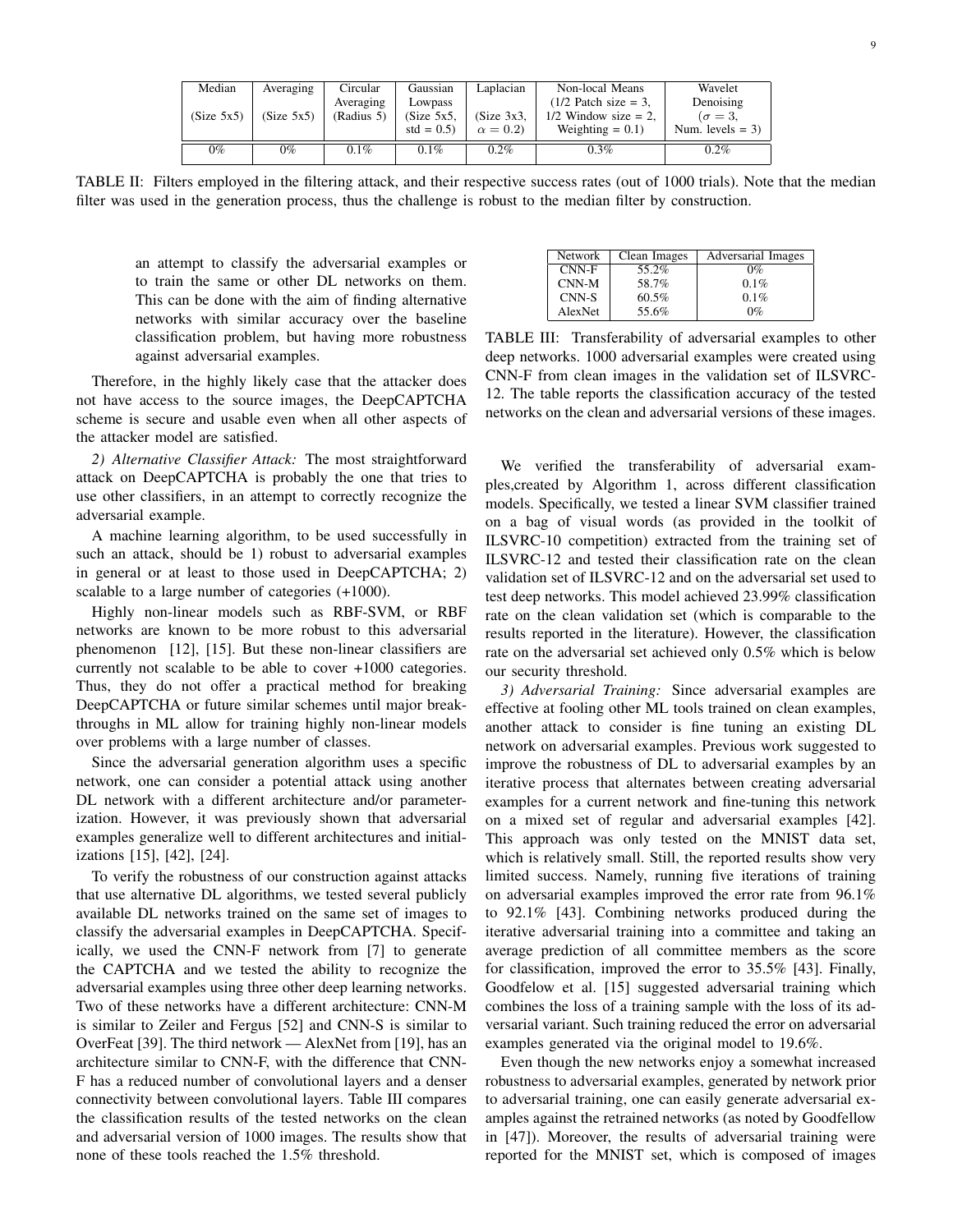with low entropy, and thus the adversarial noise could be easily neutralized by very simple tools (See section IV). Previous quantitative results for natural images categories are restricted to one-step methods, which improve their robustness as a result of adversarial training [21]. However, as we showed in Section IV-B, adversarial noise created by one-step methods can also be removed with high success using a very simple filtering.

An adversary wishing to use adversarial training for attacking the DeepCAPTCHA system would need to obtain adversarial examples which are correctly labelled (the ground truth labels). Given the success of deceiving the existing network, this would force the adversary to employ humans to provide the labels (at a higher cost). Moreover, the DeepCAPTCHA system can also be retrained (to imitate the process done by the adversary) to produce new adversarial examples against the newly trained network. As the DeepCAPTCHA system knows the true labels, the defender has the upper hand — for a smaller cost and effort she can alter her network to imitate the adversary.

We ran an instance of an adversarial training attack on DeepCAPTCHA using the ILSVRC-2012 database [37]. We used a two step process that iteratively improves the robustness of the input network by adversarial training. The process inputs CNN-F network [7] (used for DeepCAPTCHA) fully trained on clean examples. The first step of the training process produces adversarial examples using our novel algorithm (see Algorithm 1) via the current network and adds them to the pool of adversarial examples. The second step fine tunes the current network on the mix of clean and adversarial examples from the updated pool. We ran the process for 5 iterations adding 2000 adversarial examples in each iteration. After training, the error on a validation set constructed from the previous generations of adversarial examples was reduced to 92.3% on average (over the intermediate networks) with a minimal error of 87%. However, newly produced adversarial examples deceive all these networks in 100% of the cases.

Building a committee from the intermediate networks (produced by the iterative training process) achieved a minor reduction in error on the newly generated adversarial examples (crafted via the last version of the network). Specifically, basing the classification on the sum of scores of all committee members was able to reduce the error from 100% to 98.9%. Devising adversarial examples that can deceive multiple models has been recently shown in [24]. Similar strategy can be followed to improve robustness against a committee of classifiers.

To conclude, it seems that adversarial training attacks against DeepCAPTCHA can be mitigated by retraining the network (periodically) on previously created adversarial examples.

*4) Noise Approximation Attack:* Given that the challenges were generated by adding adversarial noise, the attacker may hope to approximate this noise (to remove it) using DL. We show next that for suitably chosen image sources, this attack is successful less than 1.5% of the time.

Recall that the images belong to known classes. Therefore, the attacker can try and explore the similarity between images of the same class in order to approximate the noise that changes the classification from the true category  $(C_i)$  to the deceiving one  $(C_d)$ . To approach this goal one would consider collecting representative samples of a category and learning a noise per each sample in that class and for each other category in the system.

For the attack to be effective, the variation between the instances of the same class should be small, for example a category comprising images of the letter 'A' printed with a similar font. In other words, the adversarial noise that takes an element from  $C_i$  and "transforms" it into an element in  $C_d$ , should be relatively independent of the actual element.

Fortunately, this property rarely holds for general objects categories like the ones we are using for DeepCAPTCHA. In fact, this is exactly what causes the baseline classification to be difficult in the first place, requiring a sophisticated feature extraction process (such as a CNN) to overcome the very high intra-class variation.

Along these lines, we implemented and tested an attack we have named the *noise approximation attack*. Consider a working example with the following settings: a thousand image categories, where each category is represented by 1200 images<sup>12</sup> and there are 12 candidate answers per DeepCAPTCHA challenge. If the images used for answers are static, then their labels could be pre-computed by running the network over all classes only once. Then, for each challenge, the labels of the answers could be retrieved very efficiently.

In the pre-computation step, the attacker can compute the adversarial noises that transform every image in the dataset into every other category. This implies a total of  $1,200*999 =$ 1, 198, 800 adversarial noise images (i.e., for a representative image  $I' \in C_i$  and a target category d compute all its  $\Delta_{I',i}^d =$  $I' - adv(I, C_d, p)$  values).

In the online phase of the attack, the attacker is presented with the challenge, including the adversarial example<sup>13</sup>  $adv(I, C_d, p)$  and a random permutation of 12 possible answers  $\{I_i, I_{j_1}, \ldots, I_{j_{11}}\}$  (where i is the label of the correct class, and  $d$  is the decoy label of the adversarial example). Then, the attacker runs the network over  $adv(I, C_d, p)$  and retrieves the decoy label d. As the attacker knows that the noise caused the image I to be classified in  $C_d$  (rather than one of the 12 classes represented by the set of answers), he tries to remove the adversarial noise that transforms  $I' \in C_i$ into  $C_d$  from  $adv(I, C_d, p)$ . Specifically, for each class j of the 12 answers, and for each representative image  $I' \in C_j$ , the attacker computes the estimation of the original image as:  $I^* = adv(I, C_d, p) - \Delta_{I',j}^d$ , and then runs the network on the estimate  $I^*$ , which results in 1200  $*$  12 = 14400 attempts per challenge (as the representative sets are of size 1200 images, and there are 12 candidate sets). This is a large number, but if the images in the same category are very similar (e.g., same letter), then even the first attempt could be successful. To prevent such security issues one should exclusively use

<sup>&</sup>lt;sup>12</sup>To make the CAPTCHA more secure, we chose classes with large variability between the categories.

<sup>&</sup>lt;sup>13</sup>We remind the reader that  $I$  is **not** available to the adversary as per our assumptions.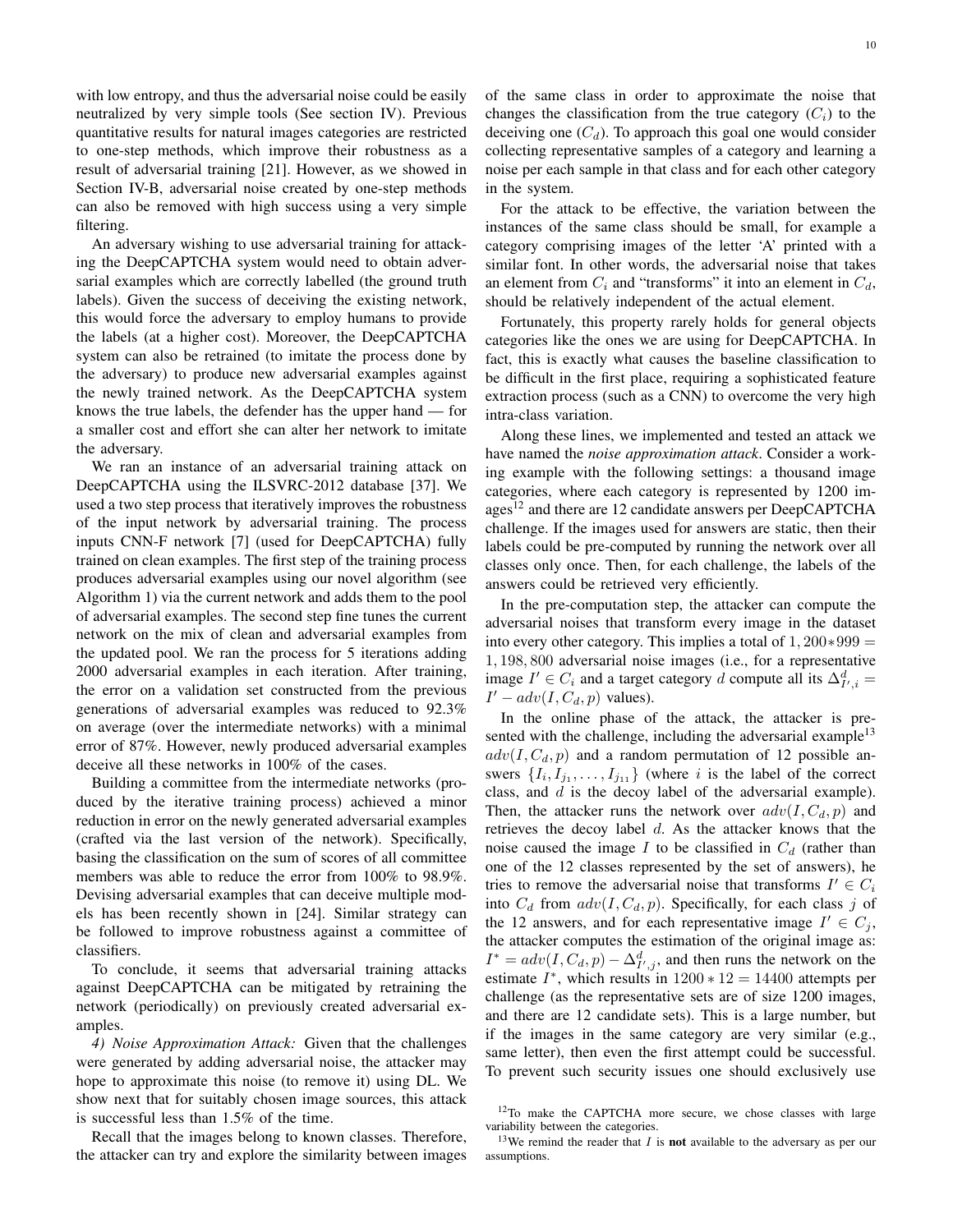natural images of real objects with moderate to high intraclass variation as a source for CAPTCHA generation.

We ran an instance of the noise approximation attack, where the true category was *lion* (that exhibits moderate intra-class variation) and the target category was *rooster*. A total of 3 out of 1200 challenges were broken using this approach. This implies that the noise approximation attack is interesting and potentially relevant, and that despite its low success rate of 0.25% it needs to be taken into account in future implementations, to ensure it stays below the 1.5% threshold.

We also verified that categories with a low inner-class variability are highly susceptible to the proposed noise approximation attack. Specifically, we used MNIST data set to collect adversarial noises that cause CNN to classify images of digit '1' as '2' for a set of 200 adversarial examples. We tested the noise approximation attack using these noises on a different set of 200 adversarial examples (of '1' recognized as '2'). The attack succeeded to remove the adversarial noise in all tested images. Furthermore, it was very effective computationally, as it succeeded to remove the adversarial noise from a test image on the first attempt (subtracting the first stored noise) 90% of the time. Consequently, MNIST and similar low variation data collections are not a suitable source for adversarial examples.

#### *D. Relay Attacks*

Relay attacks are becoming increasingly relevant in the context of CAPTCHAs, and have been revealed to be very difficult to fight against and relatively easy to deploy. They are also called 'human relay' attacks, 'human farms' or 'sweatshop' attacks in the literature. They are based on exploiting cheap labor for relaying CAPTCHA challenges to humans who can solve thousands of them per hour at a low cost (e.g., around \$1, as reported in [29].)

These attacks are very difficult to stop, and there are very few proposals in the literature that offer any real protection against them. One such approach is a Dynamic Cognitive Game CAPTCHA [28] that, while offering some resistance to relay attacks is, in its current form, vulnerable to lowcomplexity automated dictionary attacks.

We note that any generic defense against relay attacks can be applied to the DeepCAPTCHA system: from relying on the client's original IP address to browser-specific characteristics, or the use of timing information. For example, as we have good timing estimates for the average solution times of DeepCAPTCHA challenges, one can easily introduce a time threshold to detect such attacks as suggested in [28].

#### VII. POC: DEEPCAPTCHA-ILSVRC-2012 SYSTEM

We implemented a proof-of-concept system using the CNN-F deep network from [7], trained on the ILSVRC-2012 database [37]. This set contains 1000 categories of natural images from ImageNet. The DL network was trained on the training set of the ILSVRC-2012 database, and we used the validation set that contains 50,000 images as a pool for source images (such a pool is used *only for the PoC system*; in a reallife system, a source image should be taken from a web source and discarded after creating the challenge). For each challenge we picked an image at random and produced an adversarial example for it using the IAN generation method, detailed in Algorithm 1. We selected one representative image per category from the training set (to guarantee that the answers do not contain the image, used to generate adversarial examples) for the answers.

The PoC system was implemented as a web application in order to conduct a number of usability tests. In our implementation we varied the number of answers to test the best tradeoff between usability and security (more choices increase the security, but are harder for users and the solution takes more time). The number of challenges per session was set to 10 (note that our security analysis suggests that 2–3 answers are enough to reach the desired security level). An example of a challenge from the PoC system is shown in Figure 3.

#### *A. Usability Analysis of the PoC System*

We tested the proof-of-concept implementation of our Deep-CAPTCHA system using 472 participants contacted using the Microworkers.com online micro crowd sourcing service. Each participant was requested to provide anonymous statistical data about their age, gender and familiarity with computers before starting the test. Participants were next presented with 10 DeepCAPTCHA challenges of varying difficulties and gave feedback on usability once they had completed the challenges. This provided us with 4720 answered tests, of which we removed 182 (approx. a 3.85%) to avoid outliers. In particular, we removed tests or sessions if they fall into any of these three categories<sup>14</sup>: 1. Sessions with average time per test longer than 40 seconds, 2. Tests with answer times above 45 seconds, and 3. Sessions with a success rate of 10% or lower.

We tried to get some insights into the best trade-off between usability and security by testing different numbers of answers, in the range  $8 + 4k, k \in \{0, \ldots, 3\}$ , so users were randomly assigned variants of the tests with different number of answers for studying the impact of this change. The most relevant usability results are shown in Table IV. The participants reported high satisfaction with DeepCAPTCHA usability (see Figure 4). The data shown in Figure 4 is an average across all variants, from 8 to 20 answers. As expected, the perceived user-friendliness and difficulty (see Figure 5) of the DeepCAPTCHA deteriorated steadily from the versions with 8 answers to those with 20.

It is interesting to note that participants who declared their gender as female performed significantly better than the males, across all variants, the gap becoming wider with the increasing difficulty of the CAPTCHA task, as seen in Figure 6. Consistent with this finding is the additional fact that females not only achieved better accuracy but also did it using less time on average than males.

We define a secure CAPTCHA as one that has a less than 1.5% chance of being successfully attacked by a bot, and a usable CAPTCHA as one with a challenge pass rate above 75% when attempted by a human within an average time of

<sup>&</sup>lt;sup>14</sup>We assume that long solving times are due to users that were interrupted during the tests, and the low success rates are due to users that did not follow the instructions, or chose their answers at random.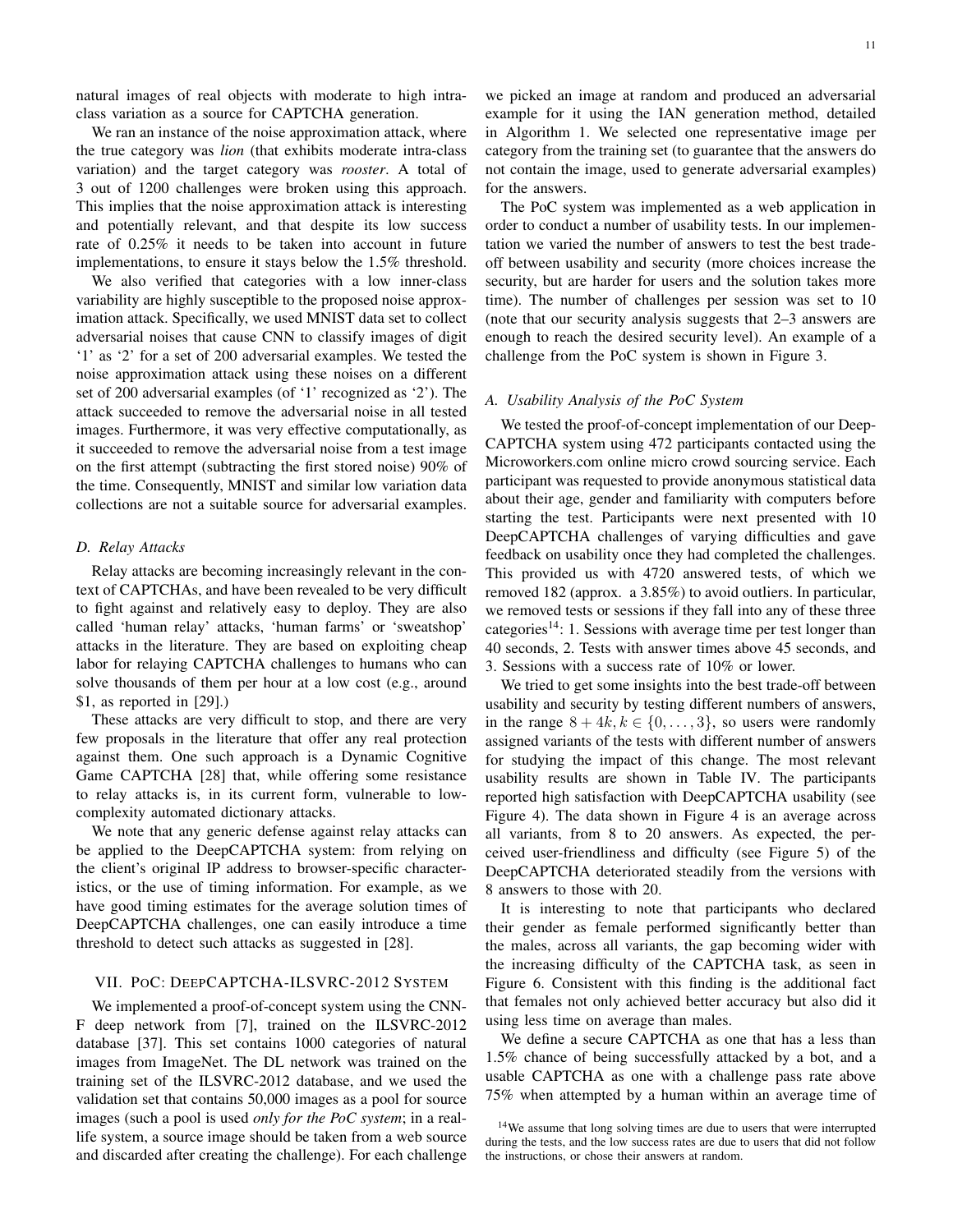|                  | Overall Results | 8 answers | 12 answers | 16 answers | 20 answers |
|------------------|-----------------|-----------|------------|------------|------------|
| Total test count | 4538            | 1257      | 990        | 1144       | 1147       |
| Success rate     | 82.57 %         | 89.18 %   | 86.67 %    | 79.98 %    | 74.37 %    |
| Average time     | 7.89s           | 6.04s     | 7,66s      | 8.36s      | 9.66s      |
| Median time      | 5,49s           | 4.24s     | 5,18s      | 5,89s      | 7.34s      |

TABLE IV: Usability results for the DeepCAPTCHA proof of concept implementation, with different number of answers.



Fig. 4: Self reported user friendliness of DeepCAPTCHA. Answers in the range 1-10, 10 being best.



Fig. 5: Self reported DeepCAPTCHA difficulty, compared with existing CAPTCHAS, for variants from 8 to 20 answers.

15s. These thresholds are in line with those previously reported and with other CAPTCHA schemes.

Based on the results collected so far in our preliminary tests, and the security analysis in Section VI, we conclude that the best trade-off between security and usability is met by the version of our test with 12 answers per challenge and two challenges in a CAPTCHA session. This configuration meets the accepted security and usability requisites. Namely, humans showed a success rate of 86.67% per challenge, hence the overall success probability is (assuming independence) about  $0.8667^2 = 0.751$ . The average time for the session was about  $2 \cdot 7.66s = 15.32s$  (the median is significantly faster — 10.4s). The security analysis showed that a probability of a bot bypassing the scheme is not higher than 0.7% (by random guessing).

We expect that once users will become more familiar with the task and the system (as the system gains popularity), the solution times and the success rates would improve.



Fig. 6: Accuracy across self-reported gender for variants from 8 to 20 answers.

#### VIII. CONCLUSIONS AND FUTURE WORK

In this work, we introduced DeepCAPTCHA, a secure new CAPTCHA mechanism based on immutable adversarial noise that deceives DL tools and cannot be removed using preprocessing. DeepCAPTCHA offers a playful and friendly interface for performing one of the most loathed Internetrelated tasks — solving CAPTCHAs. We also implemented a first proof-of-concept system and examined it in great detail.<sup>15</sup>

We are the first to pose the question of adversarial examples' immutability, in particular to techniques that attempt to remove the adversarial noise. Our analysis showed that previous methods are not robust to such attacks. To this end, we proposed a new construction for generating immutable adversarial examples which is significantly more robust to attacks attempting to remove this noise than existing methods.

There are three main directions for future CAPTCHA research:

- Design a new large-scale classification task for Deep-CAPTCHA that contains a new data set of at least 1000 dissimilar categories of objects. This task also includes collecting (and labelling) a new data set for training of the CNN.
- Adversarial examples are trained per classification problem, meaning that they can operate on the set of labels they have been trained for. Switching to an alternative set of labels is likely to reduce their effectiveness. Another interesting future research topic could be to develop IANs for these scenarios, e.g., for hierarchy-based labels (such as Animal-Dog-Poodle.)
- The study and introduction of CAPTCHAs based on different modalities, such as sound/speech processing (e.g., to address users with visual impairments).

<sup>15</sup>DeepCAPTCHA can be accessed at http://crypto.cs.haifa.ac.il/∼daniel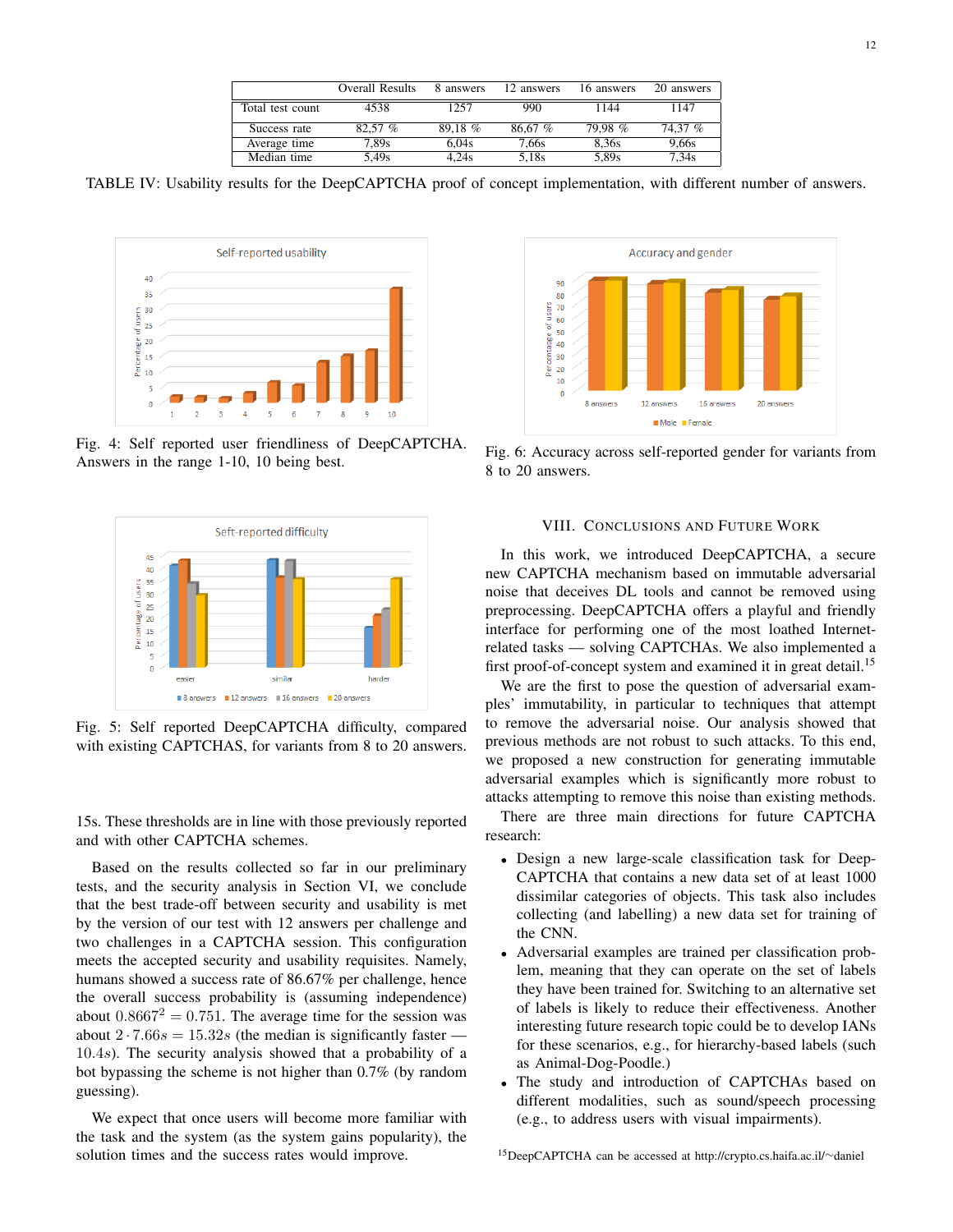Finally, we believe that IANs could have a wide range of applications in computer security. They may be used to bypass current ML-based security mechanisms such as spam filters and behavior-based anti-malware tools. Additionally, our proposed attacks on adversarial noise may be of independent interest and lead to new research outcomes.

#### ACKNOWLEDGEMENTS

The authors thank Daniel Osadchy for his worthy contributions to the paper and the anonymous reviewers for their ideas and suggestions. This research was supported by UK Engineering and Physical Sciences Research Council project EP/M013375/1 and by the Israeli Ministry of Science and Technology project 3-11858.

#### **REFERENCES**

- [1] ARE YOU A HUMAN. http://www.areyouahuman.com/, Last accessed May 2016.
- [2] BUADES, A., COLL, B., AND MOREL, J. A Non-Local Algorithm for Image Denoising. In *IEEE Computer Vision and Pattern Recognition* (2005), pp. 60–65.
- [3] BURSZTEIN, E. How we broke the NuCaptcha video scheme and what we proposed to fix it. http://elie.im/blog/security Last accessed May 2016.
- [4] BURSZTEIN, E., AIGRAIN, J., MOSCICKI, A., AND MITCHELL, J. C. The End is Nigh: Generic Solving of Text-based CAPTCHAs. In *Proceedings of the 8th USENIX Conference on Offensive Technologies* (Berkeley, CA, USA, 2014), USENIX Association.
- [5] BURSZTEIN, E., BETHARD, S., FABRY, C., MITCHELL, J. C., AND JURAFSKY, D. How Good Are Humans at Solving CAPTCHAs? A Large Scale Evaluation. In *Proceedings of the IEEE Symposium on Security and Privacy* (Washington, DC, USA, 2010), IEEE Computer Society, pp. 399–413.
- [6] CARLINI, N., MISHRA, P., VAIDYA, T., ZHANG, Y., SHERR, M., SHIELDS, C., WAGNER, D., AND ZHOU, W. Hidden Voice Commands. In *USENIX Security Symposium (Security)* (August 2016).
- [7] CHATFIELD, K., SIMONYAN, K., VEDALDI, A., AND ZISSERMAN, A. Return of the Devil in the Details: Delving Deep into Convolutional Nets. In *British Machine Vision Conference* (2014).
- [8] CHELLAPILLA, K., LARSON, K., SIMARD, P., AND CZERWINSKI, M. Designing Human Friendly Human Interaction Proofs (HIPs). In *Proceedings of the SIGCHI Conference on Human Factors in Computing Systems* (New York, 2005), ACM, pp. 711–720.
- [9] DALVI, N., DOMINGOS, P., MAUSAM, SANGHAI, S., AND VERMA, D. Adversarial classification. In *Proceedings of the Tenth ACM SIGKDD International Conference on Knowledge Discovery and Data Mining* (2004), KDD '04, pp. 99–108.
- [10] DATTA, R., LI, J., AND WANG, J. Z. IMAGINATION: a robust imagebased CAPTCHA generation system. In *Proceedings of the 13th ACM International Conference on Multimedia, Singapore* (2005), pp. 331– 334.
- [11] ELSON, J., DOUCEUR, J. R., HOWELL, J., AND SAUL, J. Asirra: A CAPTCHA that Exploits Interest-Aligned Manual Image Categorization. In *Proc. of 14th ACM Conference on Computer and Communications Security* (2007), Association for Computing Machinery, Inc.
- [12] FAWZI, A., FAWZI, O., AND FROSSARD, P. Analysis of classifiers' robustness to adversarial perturbations. *CoRR abs/1502.02590* (2015).
- [13] GOLLE, P. Machine Learning Attacks Against the Asirra CAPTCHA. In *Proc. of the 15th ACM Conference on Computer and Communications Security* (New York, 2008), ACM, pp. 535–542.
- [14] GOODFELLOW, I. J., BULATOV, Y., IBARZ, J., ARNOUD, S., AND SHET, V. D. Multi-digit number recognition from street view imagery using deep convolutional neural networks. *CoRR abs/1312.6082* (2013).
- [15] GOODFELLOW, I. J., SHLENS, J., AND SZEGEDY, C. Explaining and harnessing adversarial examples. *CoRR abs/1412.6572* (2014).
- [16] GU, S., AND RIGAZIO, L. Towards deep neural network architectures robust to adversarial examples. *arXiv preprint arXiv:1412.5068* (2014).
- [17] HERNÁNDEZ-CASTRO, C. J., RODRÍGUEZ, M. D., AND BARRERO, D. F. Using JPEG to measure image continuity and break capy and other puzzle captchas. *IEEE Internet Computing 19*, 6 (2015), 46–53.
- [18] HUANG, R., XU, B., SCHUURMANS, D., AND SZEPESVÁRI, C. Learning with a strong adversary. *CoRR abs/1511.03034* (2015).
- [19] KRIZHEVSKY, A., SUTSKEVER, I., AND HINTON, G. E. Imagenet classification with deep convolutional neural networks. In *Advances in Neural Information Processing Systems* (2012), pp. 1106–1114.
- [20] KURAKIN, A., GOODFELLOW, I. J., AND BENGIO, S. Adversarial examples in the physical world. *CoRR abs/1607.02533* (2016).
- [21] KURAKIN, A., GOODFELLOW, I. J., AND BENGIO, S. Adversarial machine learning at scale. *CoRR abs/1611.01236* (2016).
- [22] LECUN, Y., BOSER, B. E., DENKER, J. S., HENDERSON, D., HOWARD, R. E., HUBBARD, W. E., AND JACKEL, L. D. Backpropagation Applied to Handwritten Zip Code Recognition. *Neural Computation 1*, 4 (1989), 541–551.
- [23] LECUN, Y., BOTTOU, L., BENGIO, Y., AND HAFFNER, P. Gradient-Based Learning Applied to Document Recognition. In *Proceedings of the IEEE* (1998), vol. 86, pp. 2278–2324.
- [24] LIU, Y., CHEN, X., LIU, C., AND SONG, D. Delving into transferable adversarial examples and black-box attacks. *CoRR abs/1611.02770* (2016).
- [25] MIHÇAK, M. K., KOZINTSEV, I., AND RAMCHANDRAN, K. Spatially adaptive statistical modeling of wavelet image coefficients and its application to denoising. In *Proceedings of IEEE International Conference on Acoustics, Speech, and Signal Processing* (1999), pp. 3253–3256.
- [26] MIYATO, T., ICHI MAEDA, S., KOYAMA, M., NAKAE, K., AND ISHII, S. Distributional smoothing with virtual adversarial training. *ICLR 2016, eprint arXiv:1507.00677* (2015).
- [27] MNIH, V., KAVUKCUOGLU, K., SILVER, D., RUSU, A. A., VENESS, J., BELLEMARE, M. G., GRAVES, A., RIEDMILLER, M., FIDJELAND, A. K., OSTROVSKI, G., PETERSEN, S., BEATTIE, C., SADIK, A., ANTONOGLOU, I., KING, H., KUMARAN, D., WIERSTRA, D., LEGG, S., AND HASSABIS, D. Human-level control through deep reinforcement learning. *Nature 518*, 7540 (Feb. 2015), 529–533.
- [28] MOHAMED, M., SACHDEVA, N., GEORGESCU, M., GAO, S., SAXENA, N., ZHANG, C., KUMARAGURU, P., VAN OORSCHOT, P. C., AND CHEN, W. A three-way investigation of a game-CAPTCHA: automated attacks, relay attacks & usability. In *9th Symposium on Information, Computer & Communications Security, ASIA* (2014), pp. 195–206.
- [29] MOTOYAMA, M., LEVCHENKO, K., KANICH, C., MCCOY, D., VOELKER, G. M., AND SAVAGE, S. Understanding captcha-solving services in an economic context. In *USENIX Security* (2010), vol. 10.
- [30] NAOR, M. Verification of a human in the loop or Identification via the Turing Test. http://www.wisdom.weizmann.ac.il/∼naor/PAPERS/ human abs.html.
- [31] NGUYEN, A. M., YOSINSKI, J., AND CLUNE, J. Deep neural networks are easily fooled: High confidence predictions for unrecognizable images. In *IEEE Conference on Computer Vision and Pattern Recognition* (2015), pp. 427–436.
- [32] NUCAPTCHA. NuCaptcha & Traditional Captcha. http://nudatasecurity. com, Last accessed May'16.
- [33] PAPERNOT, N., MCDANIEL, P., AND GOODFELLOW, I. J. Transferability in machine learning: from phenomena to black-box attacks using adversarial samples. *CoRR abs/1605.07277* (2016).
- [34] PAPERNOT, N., MCDANIEL, P., JHA, S., FREDRIKSON, M., CELIK, Z. B., AND SWAMI, A. The limitations of deep learning in adversarial settings. *CoRR abs/1511.07528* (2015).
- [35] PAPERNOT, N., MCDANIEL, P. D., GOODFELLOW, I. J., JHA, S., CELIK, Z. B., AND SWAMI, A. Practical black-box attacks against deep learning systems using adversarial examples. *CoRR abs/1602.02697*  $(2016)$
- [36] PAPERNOT, N., MCDANIEL, P. D., WU, X., JHA, S., AND SWAMI, A. Distillation as a Defense to Adversarial Perturbations against Deep Neural Networks. *CoRR abs/1511.04508* (2015). 37th IEEE Symposium on Security and Privacy.
- [37] RUSSAKOVSKY, O., DENG, J., SU, H., KRAUSE, J., SATHEESH, S., MA, S., HUANG, Z., KARPATHY, A., KHOSLA, A., BERNSTEIN, M. S., BERG, A. C., AND LI, F. Imagenet large scale visual recognition challenge. *International Journal of Computer Vision 115*, 3 (2015), 211–252.
- [38] SABOUR, S., CAO, Y., FAGHRI, F., AND FLEET, D. J. Adversarial manipulation of deep representations. *CoRR abs/1511.05122* (2015).
- [39] SERMANET, P., EIGEN, D., ZHANG, X., MATHIEU, M., FERGUS, R., AND LECUN, Y. OverFeat: Integrated Recognition, Localization and Detection using Convolutional Networks. *CoRR abs/1312.6229* (2013).
- [40] SHARIF, M., BHAGAVATULA, S., BAUER, L., AND REITER, M. K. Accessorize to a crime: Real and stealthy attacks on state-of-the-art face recognition. In *Proceedings of the 2016 ACM SIGSAC Conference on Computer and Communications Security* (2016), pp. 1528–1540.